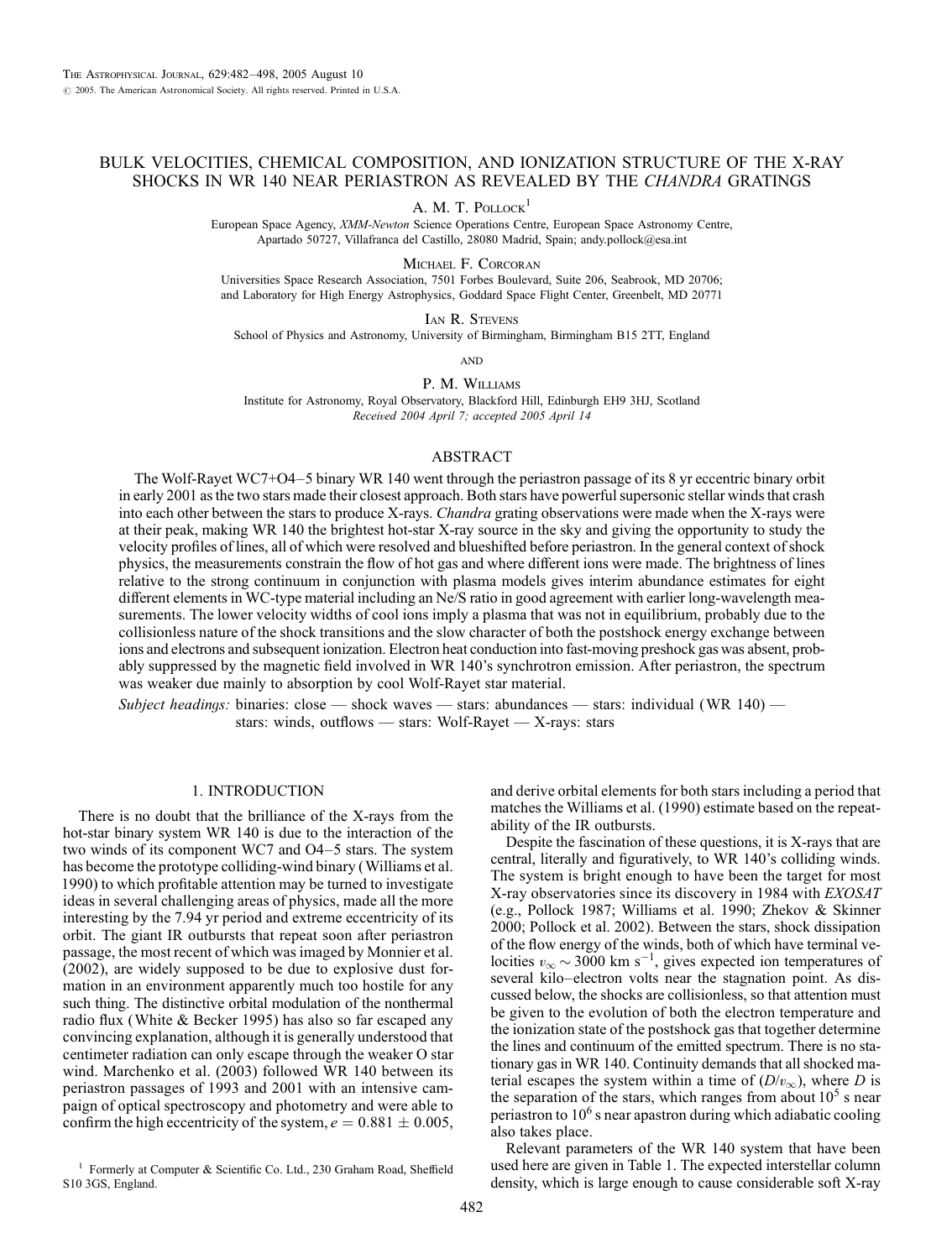TABLE 1 Relevant Parameters of the WR 140 WC7+O4–5 Binary System

| Parameter                                                              | Value                |
|------------------------------------------------------------------------|----------------------|
|                                                                        | $2899.0 + 1.3$       |
|                                                                        | $0.881 \pm 0.005$    |
|                                                                        | $14.1 \pm 0.5$       |
|                                                                        | $2446147.4 \pm 3.7$  |
|                                                                        | $46.7 \pm 1.6$       |
|                                                                        | 60                   |
|                                                                        | $0.95 + 0.03$        |
| Interstellar column density $N_H$ (10 <sup>21</sup> cm <sup>-2</sup> ) | $5.9 \pm 0.6$        |
|                                                                        | 1.1                  |
| WC7                                                                    |                      |
|                                                                        | 13                   |
|                                                                        | $5.7 \times 10^{-5}$ |
|                                                                        | 2860                 |
| O4-5                                                                   |                      |

| $1.8 \times 10^{-6}$ |
|----------------------|
| 3200                 |

<sup>a</sup> Marchenko et al. (2003).<br><sup>b</sup> Morris et al. (1993).<br><sup>c</sup> Van der Hucht (2001).<br><sup>d</sup> Williams et al. (1990).

absorption, was calculated from  $E_{B-V}$  using the Vuong et al. (2003) compilation value of  $N_H / A_V = (2.0 \pm 0.2) \times 10^{21}$  cm<sup>-2</sup> assuming  $R_V = A_V / E_{B-V} = 3.1$ . The system inclination is more difficult to determine, although observational constraints have been derived by Setia Gunawan et al. (2001), Marchenko et al. (2003), Varricatt et al. (2004), and Dougherty et al. (2005) that are consistent with our adopted value of  $i = 60^{\circ}$ . The distance to WR 140 is also uncertain, and Dougherty et al. (2005) have recently argued for a value of  $d = 1.85 \pm 0.16$  kpc based on the resolution of the individual stars in the near-infrared by Monnier et al. (2004) coupled with analysis of resolved Very Long Baseline Array (VLBA) radio measurements.

The launch of the grating spectrometers aboard Chandra and XMM-Newton came at a particularly good time for those interested in WR 140 as, according to the Williams et al. (1990) ephemeris, it was due to go through its periastron passage early in 2001 when the X-rays are at their brightest and circumstellar absorption can be prominent. The high spectral resolution of these instruments, with their ability to resolve the Doppler structure of individual emission lines in winds as fast as those in WR 140, promised to be no less important for the study of the hightemperature plasma in colliding winds than it has proved for stellar coronae and supernova remnants (SNRs), for example. While visibility problems prevented any XMM-Newton observations, we were awarded two Chandra grating observations of WR 140 near the 2001 periastron passage through Director's Discretionary Time under the auspices of the XMEGA collaboration.<sup>2</sup>

### 2. THE CHANDRA CAMPAIGN

The timing of the two *Chandra* observations was very important. On the basis of previous EXOSAT, ROSAT, and ASCA observations (Pollock et al. 2002) interpreted using the Stevens et al. (1992) colliding spherical wind models, we expected the luminosity to increase steadily with little change of spectrum



FIG. 1.—WR 140's RXTE 2-10 keV count rate during the first 6 months of the weekly monitoring campaign. Most of the low-level variability after the X-ray minimum is caused by background variations. The dates of the Chandra observations are shown by the arrows.

before periastron, as the stars approach, until the sudden appearance in the line of sight of cool, unshocked absorbing WC material a few weeks before periastron. Given the contemporary uncertainties in the ephemeris, which amounted to about 50 days in the time of periastron passage, we requested the first exposure before the end of 2000 to ensure a bright spectrum with little or no circumstellar absorption with the second initially scheduled in 2001 March near the expected periastron in order to capture the absorption spectrum.

#### 2.1. Accompanying RXTE Observations

At about the same time, we had also successfully proposed in Cycle 6 for RXTE weekly monitoring to cover the period around periastron and beyond. Through the good offices of the RXTE schedulers, these weekly proportional counter observations started early at the beginning of 2000 December and continued for 24 months. They will be described in detail elsewhere but were invaluable in defining the context of the *Chandra* grating spectra. The WR 140 *RXTE* count rate data shown in Figure 1 emphasize how fortunate the timing of the first observation proved to be, just over a week before X-ray maximum. The fast turnaround time of RXTE data processing allowed us to monitor WR 140's condition in the weeks following the first observation. In particular, alarmed at the rapid development of the eclipse, we were able to postpone the second exposure until the flux had started to recover to give enough photons for Chandra's gratings to do their job.

# 2.2. The Chandra Grating Observations of WR 140 near Periastron

Table 2 reports details of the two observations including the binary phase, true anomaly, and stellar separation calculated according to the Marchenko et al. (2003) orbit. Although we expect to be able to refine knowledge of the orbit in the near future, so that the phases may alter slightly, there is no doubt that the observations took place a few weeks either side of periastron passage. Although the inclination is not well known, the Marchenko et al. (2003) orbit firmly defines via the true anomaly values the azimuthal orientation of the stars during the two observations. Figure 2 illustrates the approximate orientations of the binary system during the two observations to an Earth-bound observer looking from the bottom of the figure.

Chandra has two high-energy gratings, designated HEG and MEG, which are aligned so that the dispersed positive and negative orders form a shallow ''X'' in the focal plane on the set of six ACIS-S

<sup>2</sup> See http://lheawww.gsfc.nasa.gov/users/corcoran/xmega/xmega.html.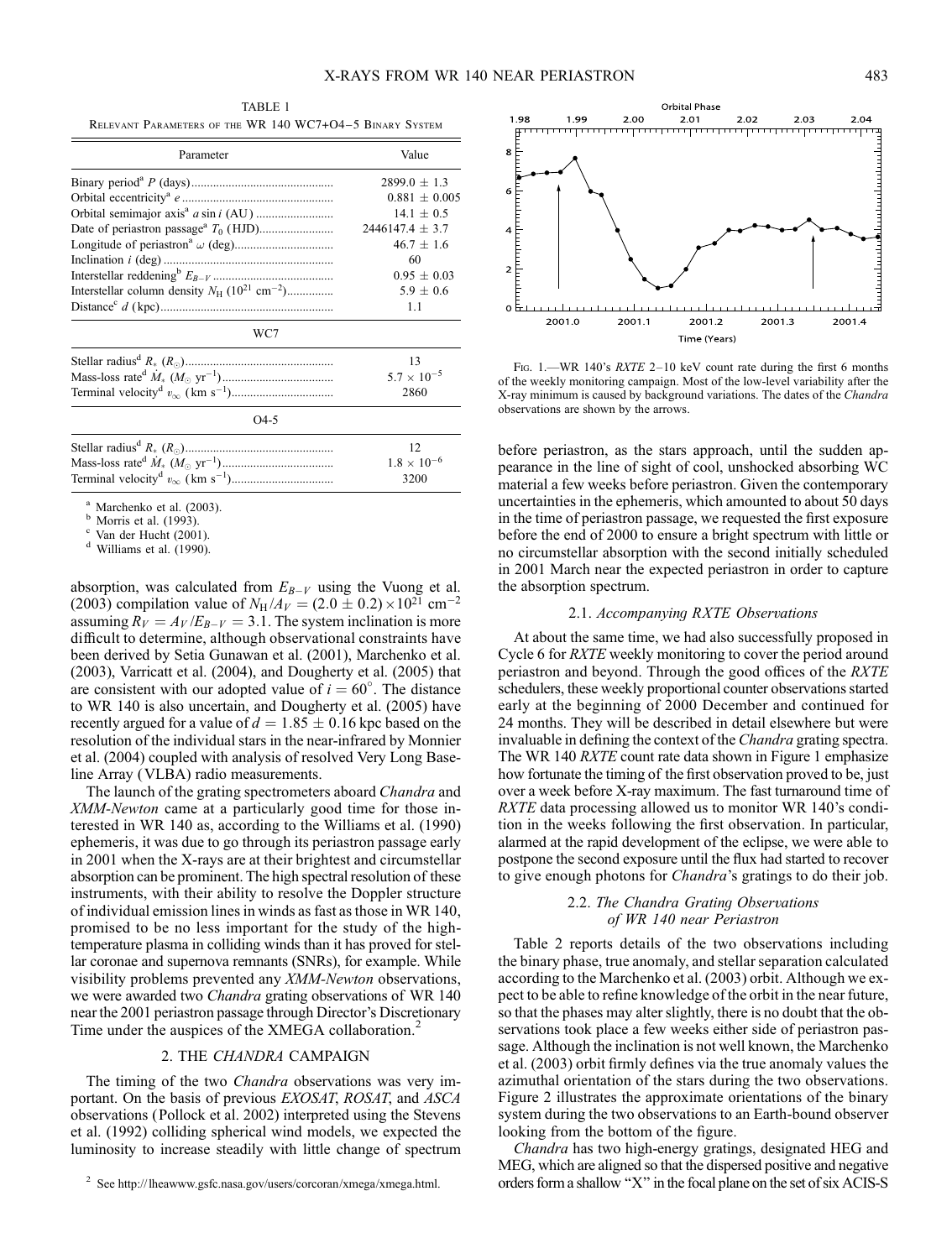| TABLE 2                                               |  |  |  |  |
|-------------------------------------------------------|--|--|--|--|
| THE TWO Chandra ACIS-S GRATING OBSERVATIONS OF WR 140 |  |  |  |  |

| Parameter | Observation 1        | Observation 2        |
|-----------|----------------------|----------------------|
|           | 2337                 | 2338                 |
|           | 200124               | 200125               |
|           | 2000 Dec 29 10:13:28 | 2001 May 08 19:48:01 |
|           | 2000 Dec 29 23:38:48 | 2001 May 09 03:05:52 |
|           | 1.987                | 2.032                |
|           | 267.6                | 123.9                |
|           | 0.246                | 0.439                |
|           | 45543                | 24524                |
|           | 13417                | 1871                 |
|           | 72                   | 19                   |
|           | 12555                | 1962                 |
|           | 60                   | 18                   |
|           | 23718                | 2247                 |
|           | 115                  | 28                   |
|           | 26661                | 2993                 |
|           | 160                  | 83                   |

CCDs. The HEG and MEG have FWHM resolutions of 12 and 23 mÅ, respectively, and wavelength accuracies of 6 and 11 mÅ in absolute terms and half those values in relative terms. The capabilities of the *Chandra* instruments are described by Weisskopf et al. (2002) with greater technical detail available in the Chandra Proposers' Observatory Guide.<sup>3</sup> The analysis we report here is based on the standard pipeline products and subsequent analysis with versions of CIAO<sup>4</sup> between version 2.1 and version 3.0.2, with corresponding calibration data up to CALDB 2.25, and  $XSPEC<sup>5</sup>$ 

- <sup>3</sup> Available at http://cxc.harvard.edu/proposer/ POG/index.html.<br><sup>4</sup> See http://cxc.harvard.edu/ciao.<br><sup>5</sup> See http://xspec.gsfc.nasa.gov/docs/xanadu/xspec/index.html.
- 
- 

up to version 11.1. Laboratory wavelengths have been taken mainly from the APED (Smith et al. 2001) and CHIANTI (Young et al. 2003) lists. We have calculated parameters from a simultaneous treatment of HEG and MEG  $m = \pm 1$  order spectra with custom-generated RMFs by using the likelihood C-statistic without rebinning in order to preserve all spectral information in the data. We have made use of the C-statistic below both in spectral parameter estimation and for quantitative comparison of alternative models. The spectra were limited, as expected on the basis of the star's visual color excess, by interstellar absorption at long wavelengths and thus cover the range  $1-20$  Å unless further restricted by circumstellar absorption. The images show a zeroth-order undispersed image of WR 140 at the center of the



Fig. 2.—Approximate aspects of X-ray–bright material in WR 140 to an Earth-bound satellite at the bottom of the figure of the Chandra observation before periastron on 2000 December 29 on the left and after periastron on 2001 May 8 on the right. These are sections through the orbital plane of the binary system of numerical models using the Stevens et al. (1992) parameters for WR 140. The positions of the stars are shown by the small white circles; the Wolf-Rayet component with its more powerful wind faces the convex shock surface. The Wolf-Rayet and O star winds remain cool unless they encounter the shock and are thus black or invisible to the X-ray observer. Before periastron, much X-ray material is flowing directly toward the line of sight. Shortly afterward, as confirmed by Fig. 1, cool opaque Wolf-Rayet material will have swung into view and still be there after periastron to obscure the view of hot material then expected to be flowing largely sideways.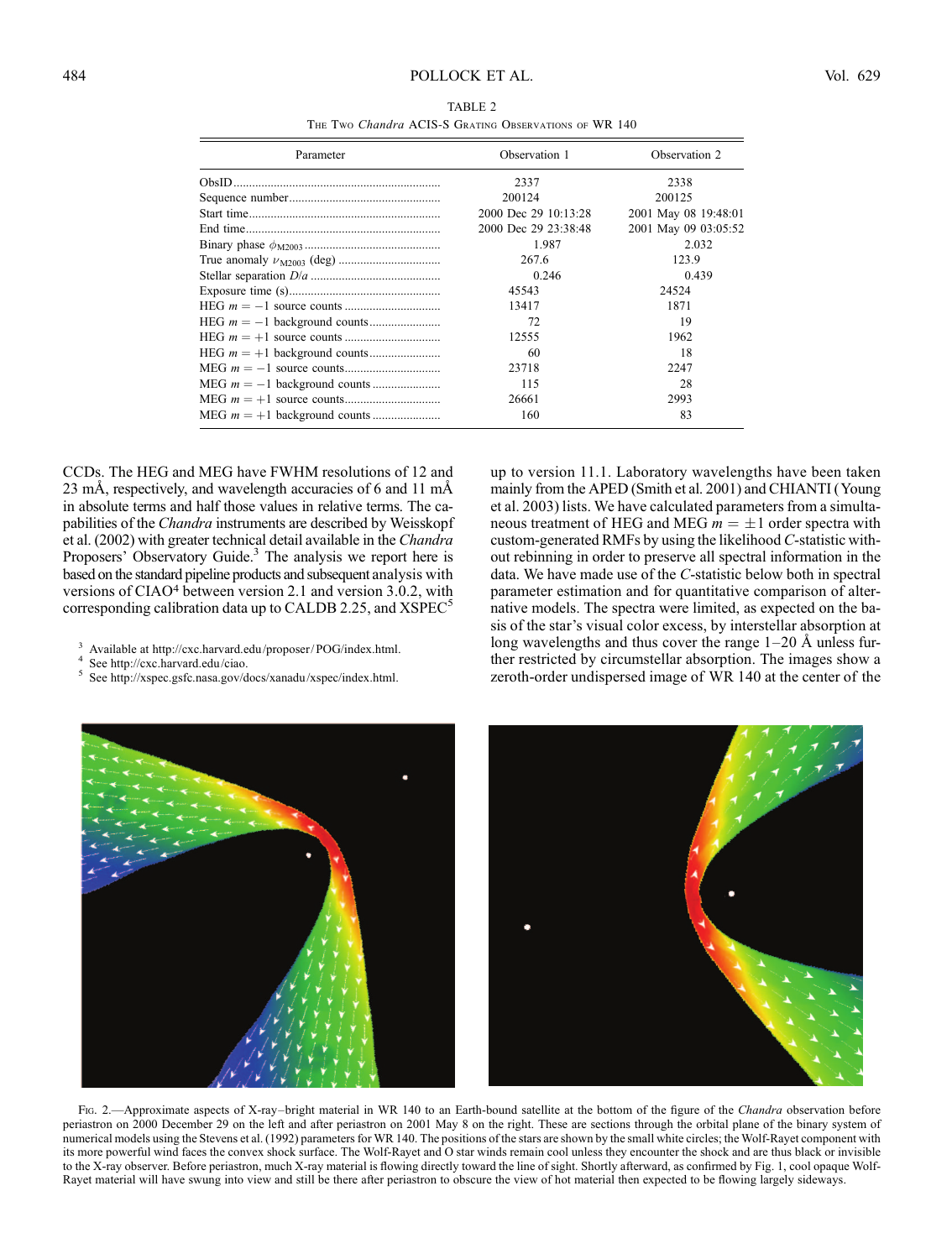

FIG. 3.—WR 140's total *Chandra* HETG 1-20 Å count rate with 1  $\sigma$  Poisson counting errors during the pre-periastron observation of 2000 December 29, dividing the elapsed time into 100 equal intervals of 461 s. In order to maximize statistics, all events with a valid order were selected, excluding the piled-up zeroth order. The background was weak enough to be ignored.

dispersed spectra. No other sources were detected by the standard processing anywhere in either field.

We did not use the background estimates supplied with the spectra because, although weak, they contained more counts from WR 140 itself than from any other cosmic, particle, or instrumental components. Inspection of the cross-dispersion distribution of data of each grating arm showed indeed that the default selection regions used for generation of the background spectra contain the far wings of events from WR 140. Using instead background selection regions in the range  $0^{\circ}002 \leq |tg_d| \leq 0^{\circ}004$ , where tg\_d is the event file cross-dispersion angle, showed that the local backgrounds were flat on a scale of a few arcseconds and, when extrapolated into the central  $\pm$ 2.<sup>*n*</sup>4 source selection region, gave the negligibly small levels reported with their  $1 \sigma$  Poissonian errors in Table 2. WR 140 lies in the region of diffuse emission associated with the Cygnus superbubble and appears clearly at  $(l, b)$  =  $(80°93, 4°18)$  in the *ROSAT* M- and H-band plots in Figures 3 and 4 of Uyaniker et al. (2001). Although Zhekov & Skinner (2000) needed to take explicit account of this background in their ASCA analysis of WR 140, the *Chandra* grating diffraction and order selection criteria combine the narrow instrumental point-spread function with the explicit position of WR 140 to exclude very effectively superbubble emission from the star's dispersed spectra.

# 2.3. The Bright Pre-Periastron Observation of 2000 December 29

During the 12.65 hr exposure obtained near maximum light before periastron in late 2000 December, just over a week before the onset of the X-ray eclipse, WR 140 became the brightest hotstar X-ray source to be observed by Chandra or any other instrument, with MEG first-order count rates of over  $0.5$  counts  $s^{-1}$ . There is good evidence that it was variable, decreasing by about 10% during the observation. Figure 3 shows the count rate of all available dispersed events with an assigned order but excluding the piled-up zeroth order. For the 100 bins,  $\chi_{99}^2 = 149.7$  for a constant rate leading to a rejection of this hypothesis at the 99.9% level. The background count rate calculated from the rest of the field showed no variability. The only worthwhile comparison with another X-ray observation of a binary Wolf-Rayet star is with the Maeda et al. (1999) ASCA data of V444 Cygni in which few-hour variability was also observed.



FIG. 4.—WR 140's Chandra first-order HEG and MEG spectra during the pre-periastron observation of 2000 December 29. Positive and negative orders have been added together and the spectra rebinned to emphasize the overall structure. The weaker HEG spectrum has been moved down by 100 counts. Above the strong continuum, the most prominent lines are Si xiv  $\lambda$ 6.180, Si xii  $\lambda$ 6.648, Mg xii  $\lambda$ 8.419, and Ne x  $\lambda\lambda$ 10.239, 12.132. Despite the decreasing effective area and the substantial effects of absorption at long wavelengths, there are clear detections as far as the principal Fe xvii lines near 15.015 Å and O viii  $\lambda$ 16.005, 18.967. A complete list of detected lines is given in Tables 3 and 4.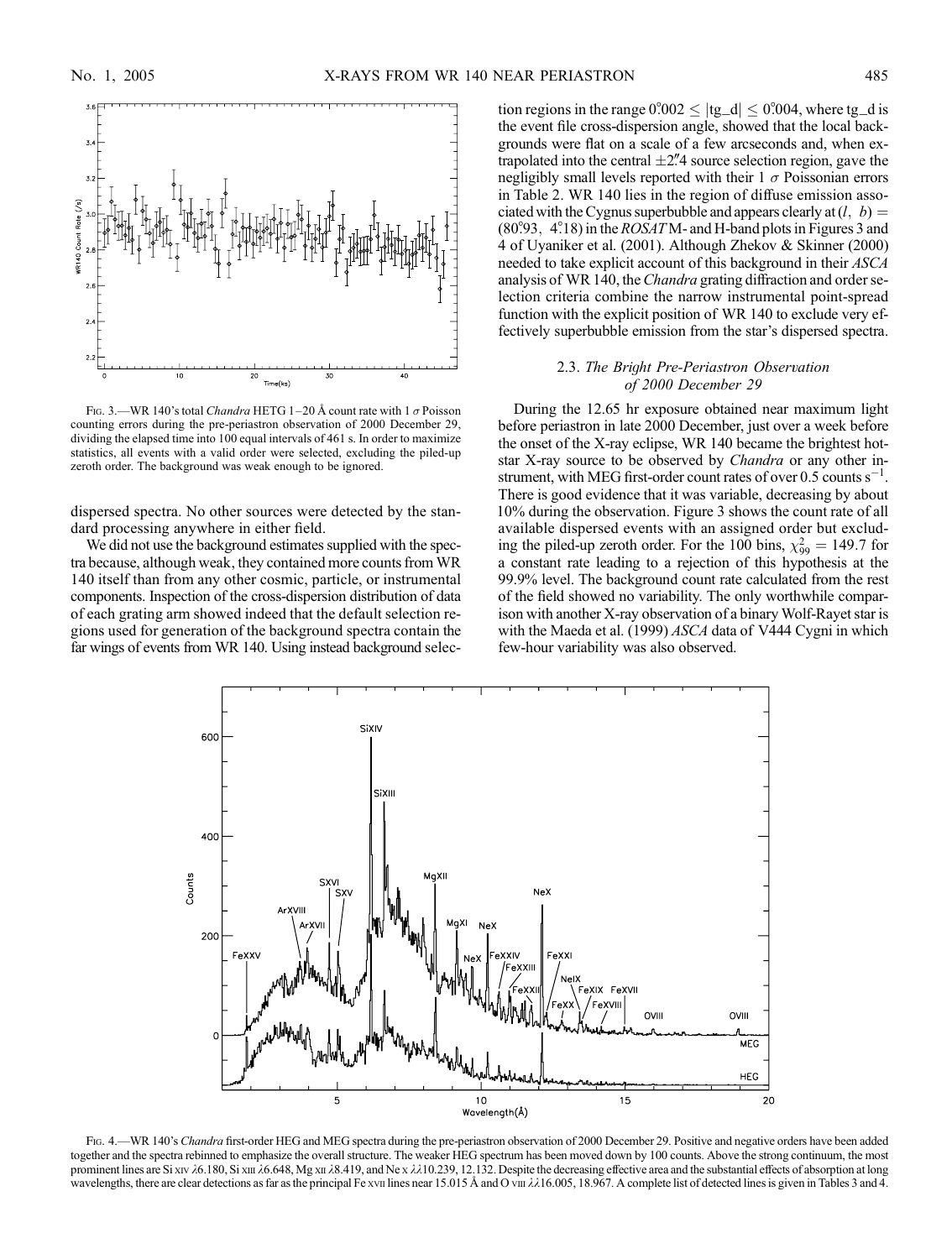We have ignored this variability in the spectral analysis by summing all the available data to give the overall HEG and MEG spectra shown in Figure 4. The spectra show prominent emission lines, some of which are identified in the figure, and a strong continuum along with the substantial effects of interstellar absorption at long wavelengths expected from the star's reddening. The decrease in counts at long wavelengths is also partly caused by wavelength dependence of the effective area, which peaks in the MEG near 7 A and had fallen by about a factor of 3 by 13 A.

### 2.3.1. The Pre-Periastron Emission Lines

Above the continuum, the spectrum showed a mixture of H-like and He-like emission lines from abundant elements O, Ne, Mg, Si, and S along with a variety of Fe lines from different ionization stages including He-like Fe xxv and all the L-shell ions between Fe xvii and Fe xxiv. Ca and Fe xxvi were not detected. Si had the strongest lines, and despite the interstellar absorption, Ne x was strong with  $Ly\alpha$ ,  $Ly\beta$ ,  $Ly\gamma$ , and  $Ly\delta$  all prominent. Even near 19 and 16  $\AA$  the handful of detected photons were clearly from O viii Ly $\alpha$  and Ly $\beta$ , respectively. Despite the detection, in particular, of the Ne x lines up to Ly $\delta$ , there was no evidence of a radiative recombination continuum in this or any other ion.

Most of the lines were obviously blueshifted with roughly equal velocities near  $-600 \text{ km s}^{-1}$  and were significantly wider than the instrumental response. The wavelength shifts were not constant but scaled with wavelength and were consistent between HEG and MEG and between negative and positive orders, so that they do not result from calibration errors in the wavelength scale. The excess width is confirmed by the comparison shown in Figure 5 with the width of zeroth-order frame-transfer streak as described on page 162 of the *Chandra* POG version 5.0. Compared with narrow lines with widths fixed at the instrumental resolution, the best-fit broad-line models have improved C-statistic values of 22.4 for O viii,  $438.5$  for Ne x, 220.2 for Mg xi, 217.9 for Si xiv, and 171.9 for S xvi.

We first estimated the observed fluxes and a mean velocity shift and width for each ion species by isolating the relevant set of lines and about half an angstrom's width of adjacent continuum and fitting Gaussian profiles above a polynomial continuum simultaneously to all four HEG  $m = \pm 1$  and MEG  $m =$  $\pm 1$  spectra wherever possible; the wavelengths and widths of subsidiary lines were constrained to have the same Doppler shifts as the nominated reference lines of the stronger component of H-like Ly $\alpha$  or the resonance component of the He-like triplet. The fluxes of the weaker component of the H-like doublet were fixed at half of the stronger, while the fluxes of the *fir* components of the He-like triplets were all free parameters. Because we made use of the custom-made response files mentioned above that incorporate the HEG and MEG instrumental widths of 12 and  $23 \text{ mA}$ , respectively, the fitted widths reflect the velocity dispersion of WR 140's lines. For the elements O, Ne, Mg, Al, Si, S, and Ar Table 3 reports the wavelength, width, and flux of the emission lines identified before periastron in WR 140's spectrum. The lines from the various ionization stages of Fe are reported separately in Table 4. In both tables, electronic configurations were taken from APED and CHIANTI. Symmetric Gaussian models are good fits to the data. Despite the similar blueshifts across the ensemble of lines, the velocity widths do not agree but increase systematically with excitation by a factor of 2 or 3 from less than 1000 to more than 2000 km  $s^{-1}$ . Ne x, for example, is seen from gas velocities in the range about  $-1600 \le v_{\text{Ne }x}(\text{km } s^{-1}) \le +500$ , while Si xiv comes from a broader range of about  $-2000 \le v_{\text{Si XIV}}(\text{km s}^{-1}) \le +1000$  as shown in Figure 6. The ion Doppler velocities calculated from



Fig. 5.—Observed distributions in pixel coordinates of the zeroth-order frame-transfer streak that is due to instrumental broadening in comparison with the superimposed MEG and HEG  $\pm 1$  orders along the dispersion direction of the Ne x Ly $\alpha$  line. The solid line shows  $m = -1$ ; the dashed line shows  $m = +1$ . The reported FWHM are in ACIS-S pixel units. The narrowness of the streak and the difference between the MEG and HEG lines confirm that the line was resolved by the Chandra grating instruments.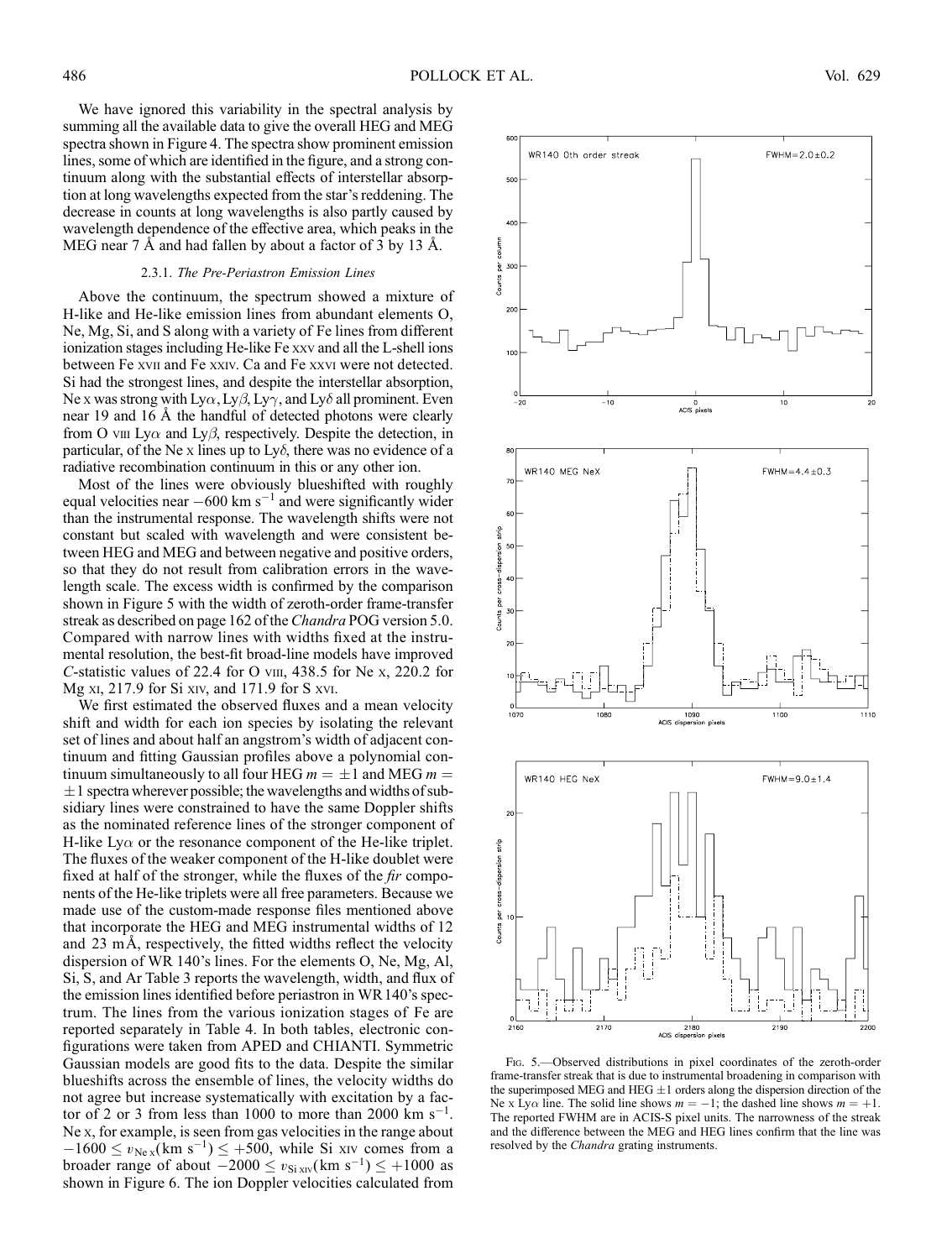| Ion | Line             | Transition                                                           | $\lambda_{v=0}$<br>$(\AA)$ | $\lambda$ WR 140<br>(A) | <b>FWHM</b><br>$(m\AA)$ | Flux<br>$(10^{-5}$ cm <sup>-2</sup> s <sup>-1</sup> ) |
|-----|------------------|----------------------------------------------------------------------|----------------------------|-------------------------|-------------------------|-------------------------------------------------------|
|     | $Ly\alpha$       | $2p^{2}P\rightarrow1s^{2}S$                                          | 3.7311                     | $3.7261 \pm 0.0051$     | $18.0 \pm 13.0$         | $1.85 \pm 0.61$                                       |
|     | $\mathbf{r}$     | $1s2p$ <sup>1</sup> $P\rightarrow 1s^2$ <sup>1</sup> S               | 3.9488                     | $3.9417 \pm 0.0067$     | $40.3 \pm 13.8$         | $3.54 \pm 0.83$                                       |
|     | $\dot{i}$        | $1s2p$ <sup>3</sup> $P\rightarrow 1s^2$ <sup>1</sup> S               | 3.9656                     | 3.9620                  | $\cdots$                | $0.00 \pm 0.84$                                       |
|     | $\int$           | $1s2p$ <sup>3</sup> S $\rightarrow$ $1s$ <sup>2</sup> <sup>1</sup> S | 3.9939                     | 3.9867                  | $\cdots$                | $2.99 \pm 0.80$                                       |
|     | $Ly\alpha$       | $2p^{2}P \rightarrow 1s^{2}S$                                        | 4.7274                     | $4.7184 \pm 0.0025$     | $40.0 \pm 6.2$          | $10.18 \pm 0.98$                                      |
|     | $Ly\beta$        | $3p^{2}P \rightarrow 1s^{2}S$                                        | 3.9908                     | 3.9834                  | $\cdots$                | $0.00 \pm 0.75$                                       |
|     | $\boldsymbol{r}$ | $1s2p$ <sup>1</sup> $P\rightarrow 1s^2$ <sup>1</sup> S               | 5.0387                     | $5.0254 \pm 0.0018$     | $27.2 \pm 4.2$          | $8.59 \pm 0.92$                                       |
|     | i                | $1s2p$ <sup>3</sup> $P\rightarrow 1s$ <sup>2</sup> <sup>1</sup> S    | 5.0665                     | 5.0533                  | $\cdots$                | $1.92 \pm 0.82$                                       |
|     | $\int$           | $1s2p$ <sup>3</sup> S $\rightarrow$ $1s^2$ <sup>1</sup> S            | 5.1015                     | 5.0882                  | $\cdots$                | $6.42 \pm 0.87$                                       |
|     | $Ly\alpha$       | $2p^{2}P\rightarrow 1s^{2}S$                                         | 6.1804                     | $6.1668 \pm 0.0008$     | $34.2 \pm 1.9$          | $16.34 \pm 0.63$                                      |
|     | $Ly\beta$        | $3p^{2}P \rightarrow 1s^{2}S$                                        | 5.2168                     | 5.2054                  | $\cdots$                | $3.97 \pm 0.84$                                       |
|     | $Ly\gamma$       | $4p^{2}P \rightarrow 1s^{2}S$                                        | 4.9467                     | 4.9358                  | $\cdots$                | $2.20 \pm 0.52$                                       |
|     | $\mathbf{r}$     | $1s2p$ <sup>1</sup> $P\rightarrow 1s^2$ <sup>1</sup> S               | 6.6480                     | $6.6343 \pm 0.0011$     | $32.3 \pm 2.3$          | $9.95 \pm 0.53$                                       |
|     | $\dot{i}$        | $1s2p$ <sup>3</sup> $P\rightarrow 1s^2$ <sup>1</sup> S               | 6.6883                     | 6.6748                  | $\cdots$                | $2.13 \pm 0.44$                                       |
|     | $\int$           | $1s2p$ <sup>3</sup> S $\rightarrow$ $1s$ <sup>2</sup> <sup>1</sup> S | 6.7404                     | 6.7268                  | $\cdots$                | $5.07 \pm 0.46$                                       |
|     | $Ly\alpha$       | $2p^{2}P \rightarrow 1s^{2}S$                                        | 7.1709                     | $7.1559 \pm 0.0048$     | $34.1 \pm 10.5$         | $1.71 \pm 0.35$                                       |
|     | $Ly\alpha$       | $2p^{2}P\rightarrow 1s^{2}S$                                         | 8.4192                     | $8.4008 \pm 0.0014$     | $49.6 \pm 2.9$          | $7.63 \pm 0.39$                                       |
|     | $Ly\beta$        | $3p^{2}P \rightarrow 1s^{2}S$                                        | 7.1058                     | 7.0911                  | $\ldots$                | $0.91 \pm 0.25$                                       |
|     | $\mathbf{r}$     | $1s2p$ <sup>1</sup> $P\rightarrow 1s^2$ <sup>1</sup> S               | 9.1690                     | $9.1516 \pm 0.0019$     | $38.0 \pm 3.9$          | $4.54 \pm 0.40$                                       |
|     | $\dot{i}$        | $1s2p$ <sup>3</sup> $P\rightarrow 1s$ <sup>2</sup> <sup>1</sup> S    | 9.2312                     | 9.2134                  | $\cdots$                | $0.22 \pm 0.31$                                       |
|     | $\int$           | $1s2p$ <sup>3</sup> S $\rightarrow$ $1s^2$ <sup>1</sup> S            | 9.3143                     | 9.2963                  | $\cdots$                | $1.86 \pm 0.34$                                       |
|     | $Ly\alpha$       | $2p^{2}P\rightarrow 1s^{2}S$                                         | 12.1321                    | $12.1071 \pm 0.0007$    | $41.0 \pm 1.6$          | $27.37 \pm 1.04$                                      |
|     | $Ly\beta$        | $3p^{2}P \rightarrow 1s^{2}S$                                        | 10.2385                    | 10.2174                 | $\cdots$                | $7.33 \pm 0.48$                                       |
|     | $Ly\gamma$       | $4p^{2}P \rightarrow 1s^{2}S$                                        | 9.7080                     | 9.6880                  | $\cdots$                | $3.26 \pm 0.36$                                       |
|     | $Ly\delta$       | $5p^{2}P \rightarrow 1s^{2}S$                                        | 9.4807                     | 9.4612                  | $\cdots$                | $2.09 \pm 0.32$                                       |
|     | $\boldsymbol{r}$ | $1s2p$ <sup>1</sup> $P\rightarrow 1s^2$ <sup>1</sup> S               | 13.4470                    | $13.4187 \pm 0.0032$    | $43.6 \pm 7.2$          | $4.34 \pm 0.63$                                       |
|     | i                | $1s2p$ <sup>3</sup> $P\rightarrow 1s$ <sup>2</sup> <sup>1</sup> S    | 13.5529                    | 13.5244                 | $\cdots$                | $0.00 \pm 0.39$                                       |
|     | $\int$           | $1s2p$ <sup>3</sup> S $\rightarrow$ $1s$ <sup>2</sup> <sup>1</sup> S | 13.6987                    | 13.6699                 | $\cdots$                | $2.24 \pm 0.51$                                       |
|     | $He\beta$        | $1s3p$ <sup>1</sup> $P\rightarrow 1s$ <sup>2</sup> <sup>1</sup> S    | 11.5467                    | 11.5191                 | $\cdots$                | $3.03 \pm 0.41$                                       |
|     | $Ly\alpha$       | $2p^{2}P \rightarrow 1s^{2}S$                                        | 18.9671                    | $18.9264 \pm 0.0044$    | 53.6 $\pm$ 9.3          | $6.43 \pm 1.24$                                       |
|     | $Ly\beta$        | $3p^{2}P \rightarrow 1s^{2}S$                                        | 16.0050                    | 15.9712                 |                         | $2.18 \pm 0.63$                                       |
|     | $Ly\gamma$       | $4p^{2}P \rightarrow 1s^{2}S$                                        | 15.1760                    | 15.1477                 | $\cdots$                | $1.77 \pm 0.50$                                       |
|     |                  |                                                                      |                            |                         |                         |                                                       |

TABLE 3 WR 140's H-like and He-like Emission Lines before Periastron

Notes.—The H-like fluxes are the sum of the doublet a and b components assuming  $f_a = 2f_b$ . A single reference wavelength for each ion was treated as a free parameter as shown by the reported errors; other wavelengths were fixed according to the laboratory wavelength ratios. Parameters that were free have an associated error; those that were constrained do not.

the line profiles are shown in Table 5 and plotted against ionization potential in Figure 7.

### 2.3.2. The He-like Triplets

Among the He-like *fir* triplets often used as density and temperature diagnostics, strong resonance and forbidden lines were observed from Ne ix, Mg xi, Si xiii, and S xv with the intercombination lines weak or absent as shown in Figure 8. The Chandra resolution, coupled with the wavelength constraints imposed, is good enough to conclude that emission observed between the Ne  $\overline{x}$  r and f components was dominated by the strongest lines of Fe xix rather than the intercombination line as also observed in the Sun by Wolfson et al. (1983) and more recently in several cool stars by Ness et al. (2002). For Fe xxv, the separation of the He-like triplet is comparable to the velocity dispersion, making it impossible to resolve the individual fir components, so that the velocity width in Table 5 was calculated after fixing the blueshift at the ensemble average of the other lines.

WR 140 falls in a category of stars with  $\gamma$  Velorum (Skinner et al. 2001) and  $\eta$  Carinae (Corcoran et al. 2001), whose weak or absent intercombination lines contrast with the group exemplified by the prominent O stars  $\zeta$  Puppis,  $\zeta$  Orionis, and  $\delta$  Orionis (e.g., Miller et al. 2002). The O star intercombination lines are much stronger than the forbidden lines probably due to effects of photospheric UV radiation on X-ray production deep in the wind. It is tempting to identify these two groups of X-ray sources with colliding-wind binary systems and single stars, respectively. In WR 140 and  $\eta$  Carinae the  $R = f/i$  ratios for all the elements observed look as though they exceed even the collisional equilibrium low-density upper limits R0 given, for example, by Pradhan (1982) or Porquet et al. (2001). The observed line ratios for WR 140 are shown in Table 6 along with representative theoretical values of R0. The choice of R0 was not completely straightforward given, as discussed below, that collisional equilibrium does not obviously apply. However, the values do not change much over a large range of physical conditions. While in WR 140 the statistical significance of the unexpectedly high values of  $R$ needs confirmation, in  $\eta$  Carinae (Corcoran et al. 2001), whose lines are narrower and therefore easier to resolve, the effect is more clear-cut with only upper limits for the intercombination lines. Possible origins of this behavior are discussed below.

#### 2.3.3. Iron in the Spectrum

The relative simplicity of the light-element H-like and He-like lines makes them reasonably straightforward to identify. The complex iron L-shell emission that dominates the spectrum between 10 and 18 Å of many coronal stellar sources, including the Sun (e.g., McKenzie et al. 1980) and Capella (e.g., Behar et al.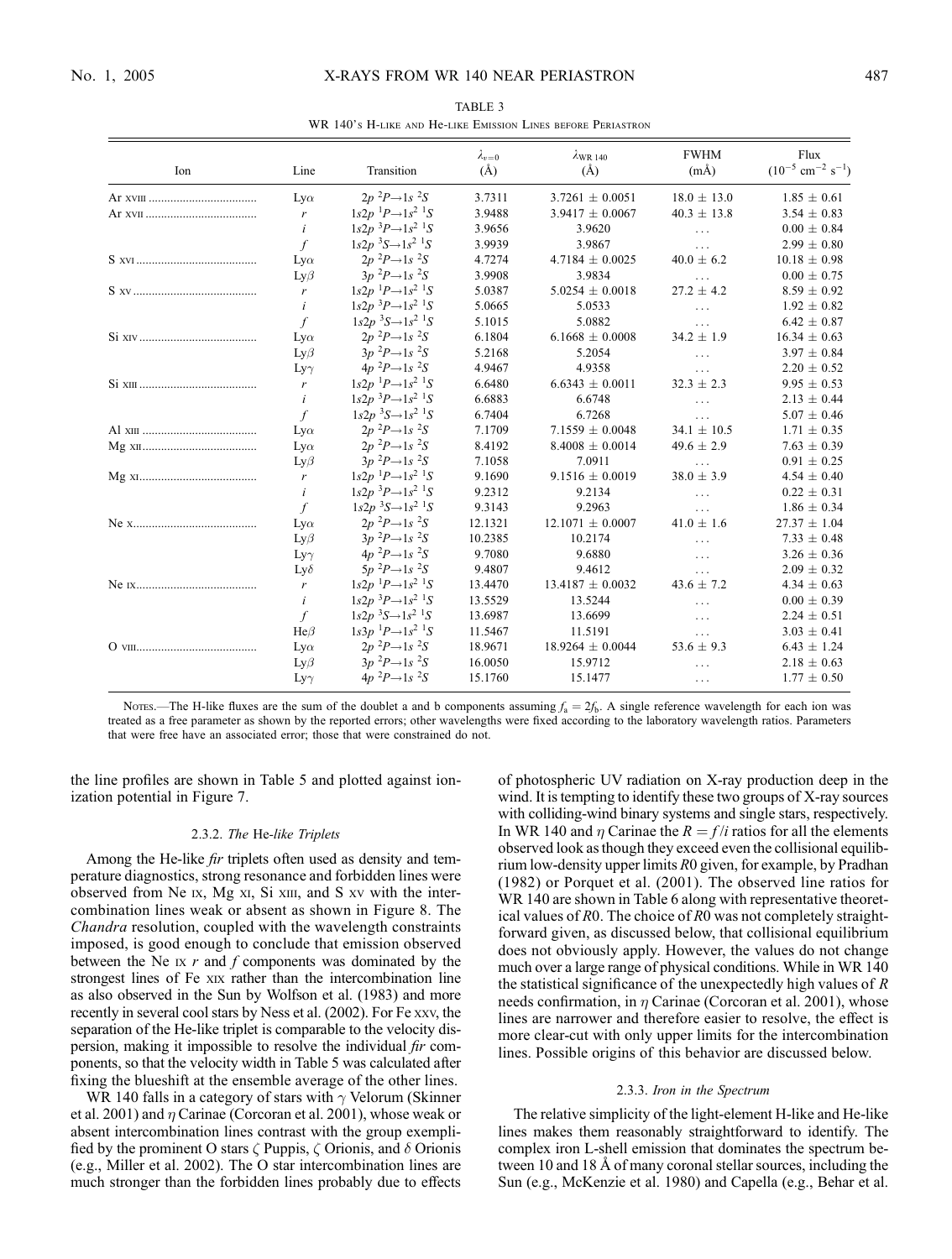| Ion      | Line      | Transition                                                           | $\lambda_{v=0}$<br>$(\AA)$ | $\lambda$ WR 140<br>$(\AA)$ | <b>FWHM</b><br>$(m\AA)$ | Flux<br>$(10^{-5}$ cm <sup>-2</sup> s <sup>-1</sup> ) |
|----------|-----------|----------------------------------------------------------------------|----------------------------|-----------------------------|-------------------------|-------------------------------------------------------|
| Fe xxv   | r         | $1s2p$ <sup>1</sup> $P\rightarrow 1s$ <sup>2</sup> <sup>1</sup> S    | 1.850                      | $1.8505 \pm 0.0013$         | $18.9 \pm 3.7$          | $15.05 \pm 1.67$                                      |
|          | $\dot{i}$ | $1s2p$ <sup>3</sup> $P\rightarrow 1s$ <sup>2</sup> <sup>1</sup> S    | 1.859                      | 1.8594                      |                         | $0.00 \pm 1.46$                                       |
|          | $\int$    | $1s2p$ <sup>3</sup> S $\rightarrow$ $1s$ <sup>2</sup> <sup>1</sup> S | 1.868                      | 1.8681                      |                         | $1.38 \pm 1.15$                                       |
| Fe XXIV  |           | $3p^{2}P_{3/2} \rightarrow 2s^{2}S_{1/2}$                            | 10.619                     | $10.6055 \pm 0.0024$        | $42.8 \pm 5.3$          | $4.82 \pm 0.31$                                       |
|          |           | $3p^{2}P_{1/2} \rightarrow 2s^{2}S_{1/2}$                            | 10.663                     | 10.6494                     |                         | 1.61                                                  |
|          |           | $3d^{2}D_{3/2} \rightarrow 2p^{2}P_{1/2}$                            | 11.029                     | 11.0150                     |                         | $1.18 \pm 0.38$                                       |
|          |           | $3d^{2}D_{5/2} \rightarrow 2p^{2}P_{3/2}$                            | 11.171                     | 11.1567                     |                         | $1.72 \pm 0.44$                                       |
|          |           | $3s^{2}S_{1/2} \rightarrow 2p^{2}P_{1/2}$                            | 11.261                     | 11.2463                     |                         | $0.82 \pm 0.34$                                       |
|          |           | $3s \ {}^2S_{1/2} \rightarrow 2p \ {}^2P_{3/2}$                      | 11.426                     | 11.4118                     |                         | $2.32 \pm 0.41$                                       |
|          |           | $4d^2D\rightarrow 2p^2P$                                             | 8.316                      | 8.2985                      |                         | $1.44 \pm 0.35$                                       |
|          |           | $4p^{2}P\rightarrow 2s^{2}S$                                         | 7.984                      | 7.9662                      |                         | $1.27 \pm 0.22$                                       |
| Fe XXIII |           | $2s3d$ ${}^{1}D_2 \rightarrow 2s2p$ ${}^{1}P_1$                      | 11.736                     | $11.7221 \pm 0.0028$        | $37.7 \pm 7.3$          | $2.96 \pm 0.47$                                       |
|          |           | $2s3p^{-1}P_1 \rightarrow 2s^2 {^{-1}S_0}$                           | 10.981                     | 10.9749                     |                         | $2.29 \pm 0.28$                                       |
|          |           | $2s3p~^3P_1 \rightarrow 2s^2~^1S_0$                                  | 11.019                     | 11.0060                     |                         | 1.52                                                  |
|          |           | $2s3s$ ${}^{1}S_0 \rightarrow 2s2p$ ${}^{1}P_1$                      | 12.161                     | 12.1687                     |                         | $0.41 \pm 0.38$                                       |
| Fe XXII  |           | $3d^{2}D_{3/2} \rightarrow 2p^{2}P_{1/2}$                            | 11.770                     | 11.7561                     |                         | $2.11 \pm 0.42$                                       |
| Fe xxi   |           | $2p3d$ ${}^3D_1 \rightarrow 2p^2$ ${}^3P_0$                          | 12.285                     | 12.2739                     |                         | $1.66 \pm 0.45$                                       |
| Fe xx    |           | $2p^23d^4P_{1/2}$ $\rightarrow$ $2p^3$ $^4S_{3/2}$                   | 12.824                     | $12.7791 \pm 0.0071$        |                         | $0.79 \pm 0.15$                                       |
|          |           | $2p^23d$ ${}^4P_{3/2}$ $\rightarrow$ $2p^3$ ${}^4S_{3/2}$            | 12.846                     | 12.8010                     |                         | 0.79                                                  |
|          |           | $2p^23d^4P_{5/2}$ $\rightarrow$ $2p^3$ $^4S_{3/2}$                   | 12.864                     | 12.8189                     |                         | 0.79                                                  |
|          |           | $2p^33d^3D_3 \rightarrow 2p^4^3P_2$                                  | 13.518                     | $13.4976 \pm 0.0050$        | $38.8 \pm 12.1$         | $2.33 \pm 0.37$                                       |
|          |           | $2p^33d^3S_1 \rightarrow 2p^4^3P_2$                                  | 13.462                     | 13.4408                     |                         | 0.96                                                  |
|          |           | $2p^33d^3D_2 \rightarrow 2p^4^3P_2$                                  | 13.497                     | 13.4758                     |                         | 0.72                                                  |
|          |           | $2p^33d^3F_3 \rightarrow 2p^4^3P_2$                                  | 13.645                     | 13.6235                     |                         | 0.48                                                  |
| Fe XVIII |           | $2p^43d^2D_{5/2}$ $\rightarrow$ $2p^5^2P_{3/2}$                      | 14.208                     | $14.1776 \pm 0.0063$        |                         | $3.87 \pm 0.50$                                       |
|          |           | $2p^4$ 3d ${}^2D_{5/2}$ $\rightarrow$ $2p^5$ ${}^2P_{3/2}$           | 14.373                     | 14.3423                     |                         | 1.55                                                  |
|          |           | $2p^43s \ ^2P_{3/2} \rightarrow 2p^5 \ ^2P_{3/2}$                    | 16.004                     | 15.9712                     |                         | 2.32                                                  |
|          |           | $2p^43s \ ^2P_{5/2} \rightarrow 2p^5 \ ^2P_{3/2}$                    | 16.071                     | 16.0381                     |                         | $0.28 \pm 0.47$                                       |
| Fe XVII  |           | $2p^53d^1P_1 \rightarrow 2p^6^1S_0$                                  | 15.015                     | $14.9828 \pm 0.0048$        | $83.1 \pm 9.3$          | $5.82 \pm 0.85$                                       |
|          |           | $2p^53d^3D_1 \rightarrow 2p^6^1S_0$                                  | 15.262                     | 15.2340                     |                         | $2.51 \pm 0.54$                                       |
|          |           | $2p^53s$ ${}^1P_1 \rightarrow 2p^6$ ${}^1S_0$                        | 16.778                     | 16.7420                     |                         | $0.94 \pm 0.51$                                       |
|          |           | $2p^53s^3P_1 \rightarrow 2p^6{}^1S_0$                                | 17.053                     | 17.0168                     |                         | $0.75 \pm 0.28$                                       |
|          |           | $2p^53s \frac{3p}{2} \rightarrow 2p^6 \frac{1}{5}S_0$                | 17.096                     | 17.0595                     |                         | 0.75                                                  |
|          |           | $2p^54d^3D_1 \rightarrow 2p^6 {^1S_0}$                               | 12.266                     | 12.2435                     |                         | $0.58 \pm 0.53$                                       |
|          |           | $2p^55d^3D_1 \rightarrow 2p^6^1S_0$                                  | 11.254                     | 11.2329                     |                         | $1.32 \pm 0.41$                                       |
|          |           | $2p^55d^1P_1 \rightarrow 2p^6^1S_0$                                  | 11.131                     | 11.1102                     |                         | $0.73 \pm 0.37$                                       |
|          |           | $2p^56d^3D_1 \rightarrow 2p^6^1S_0$                                  | 10.770                     | 10.7498                     |                         | $1.19 \pm 0.36$                                       |

TABLE 4 WR 140's Fe Emission Lines before Periastron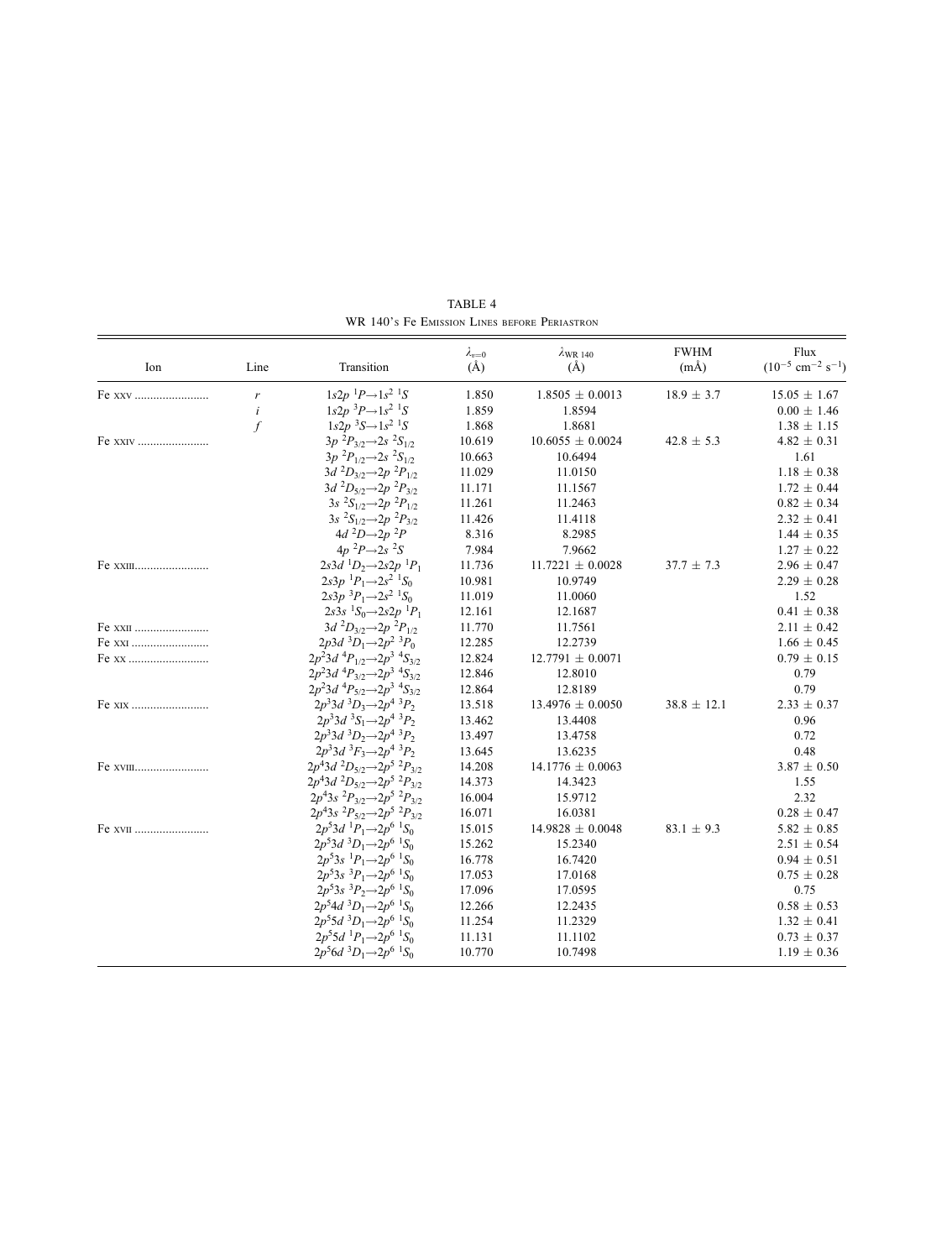

FIG. 6.—Combined positive and negative first-order MEG and HEG spectra of the Ne x and Si xiv Ly $\alpha$  lines in the bright WR 140 spectrum taken before periastron.

2001a), is more difficult to deal with in WR 140, not least because of its relative weakness and the broadness of the lines. Nonetheless, all the ions between Fe xvii and Fe xxv inclusive appeared in the pre-periastron spectrum. The strongest L-shell  $(3d-2p)$  transitions were clearly visible of Fe xvii near 15.01 Å, Fe xviii near 14.28 Å, Fe xix near 13.52 Å, Fe xx near 12.85 Å, Fe xxi near 12.28 Å, and Fe xxii near 11.77 Å, along with the  $(3p-2s)$  lines of Fe xxiii near 11.00 Å and Fe xxiv near 10.60 Å. A few dozen other lines are also present, although often blended. In constructing multiple-line models, we have been guided by work on the spectra of Capella by Behar et al. (2001a) and of

TABLE 5 Velocity Structure of WR 140's Emission Lines before Periastron

| Ion            | $\Delta \lambda_{\rm WR\ 140}$ | $\boldsymbol{v}$ | $\sigma(v)_{\rm WR\ 140}^{\rm a}$ |
|----------------|--------------------------------|------------------|-----------------------------------|
|                | $(m\AA)$                       | $(km s^{-1})$    | $(km s^{-1})$                     |
| Ar xviii       | $-5.0 \pm 5.1$                 | $-402 \pm 410$   | $1448 \pm 1046$                   |
| Ar xvii        | $-7.1 \pm 6.7$                 | $-539 \pm 509$   | $3065 \pm 1050$                   |
| S xvi          | $-9.0 \pm 2.5$                 | $-571 \pm 159$   | $2541 \pm 394$                    |
| S xv           | $-13.3 \pm 1.8$                | $-791 \pm 107$   | $1623 \pm 251$                    |
| Si xiv         | $-13.6 \pm 0.8$                | $-660 \pm 39$    | $1663 \pm 92$                     |
| Si xiii        | $-13.7 \pm 1.1$                | $-618 \pm 50$    | $1460 \pm 104$                    |
| A1 xiii        | $-15.0 \pm 4.8$                | $-627 \pm 201$   | $1429 \pm 440$                    |
| Mg xii         | $-18.4 \pm 1.4$                | $-655 \pm 50$    | $1770 \pm 103$                    |
| Mg x1          | $-17.4 \pm 1.9$                | $-569 \pm 62$    | $1245 \pm 128$                    |
| Ne x           | $-25.0 \pm 0.7$                | $-618 \pm 17$    | $1015 \pm 40$                     |
| Ne 1x          | $-28.3 \pm 3.2$                | $-631 \pm 71$    | $974 \pm 161$                     |
| O viii         | $-40.7 \pm 4.4$                | $-643 \pm 70$    | $849 \pm 147$                     |
| Fe xxv         | $-3.7$                         | $-600$           | $2876 \pm 552$                    |
| Fe xxiv        | $-13.5 \pm 2.4$                | $-381 \pm 68$    | $1210 \pm 150$                    |
| Fe xxi–Fe xxii | $-13.9 \pm 2.8$                | $-355 \pm 72$    | $964 \pm 187$                     |
| Fe xx          | $-44.9 \pm 7.1$                | $-1050 \pm 166$  | $862 \pm 269$                     |
| Fe xix         | $-20.4 \pm 5.0$                | $-452 \pm 111$   | $862 \pm 269$                     |
| Fe xviii       | $-30.4 \pm 6.3$                | $-641 \pm 133$   | $1663 \pm 186$                    |
| Fe xvii        | $-32.2 \pm 4.8$                | $-643 \pm 96$    | $1663 \pm 186$                    |

<sup>a</sup> Velocity FWHM.

 $\theta$ <sup>1</sup> Orionis C by Schulz et al. (2003) and especially by the Brown et al. (2002) EBIT laboratory measurements of Fe xvIII-XXIV between 10.6 and 18 Å, whose line ratios we have adopted where blending caused problems.

# 2.4. The Faint Post-Periastron Observation of 2001 May 8

WR 140 was observed again in early 2001 May when events conspired to reduce the number of detected counts by nearly an order of magnitude as shown in Table 2. The system was further from periastron making it intrinsically fainter, the eclipse was still underway, and the exposure time was shorter. The considerable extra absorption is obvious, limiting the useful spectrum to wavelengths shorter than about 10  $\AA$ , due to the intervention of cool WC material between the observer and the X-ray–bright interaction region between the stars. The HEG and MEG spectra are shown in Figure 9. Only the lines of Si, S, and Fe xxv obviously survived in the absorbed post-periastron spectrum. Although the lines were relatively weakly detected, their velocity structure was significantly different from the earlier observation just over 4 months before: they were wider and all shifted marginally to the red rather than substantially to the blue. The data are not good enough to derive a full set of individual ion velocities so we estimated a single velocity shift and width for all of the Si and S H-like and He-like lines together along with a suitably wide stretch of polynomial continuum. At even shorter wavelengths, where the effects of absorption were less important, the Fe xxv triplet was reasonably well detected. With the intercombination line intensity fixed at zero from the pre-periastron measurement, its total flux was fainter by a factor of  $1.5 \pm 0.3$ , consistent with the ratio of the binary separations. The line fluxes and widths are shown in Table 7 and the corresponding velocities in Table 8. The strongest Si xiii line is shown in Figure 10 and has a suggestion of double structure.

### 3. PHYSICAL CONDITIONS IN WR 140

# 3.1. The Overall X-Ray Spectrum and Continuum Temperature

Although there were many prominent lines in WR 140's preperiastron spectrum, the 70 or so lines in Tables 3 and 4 account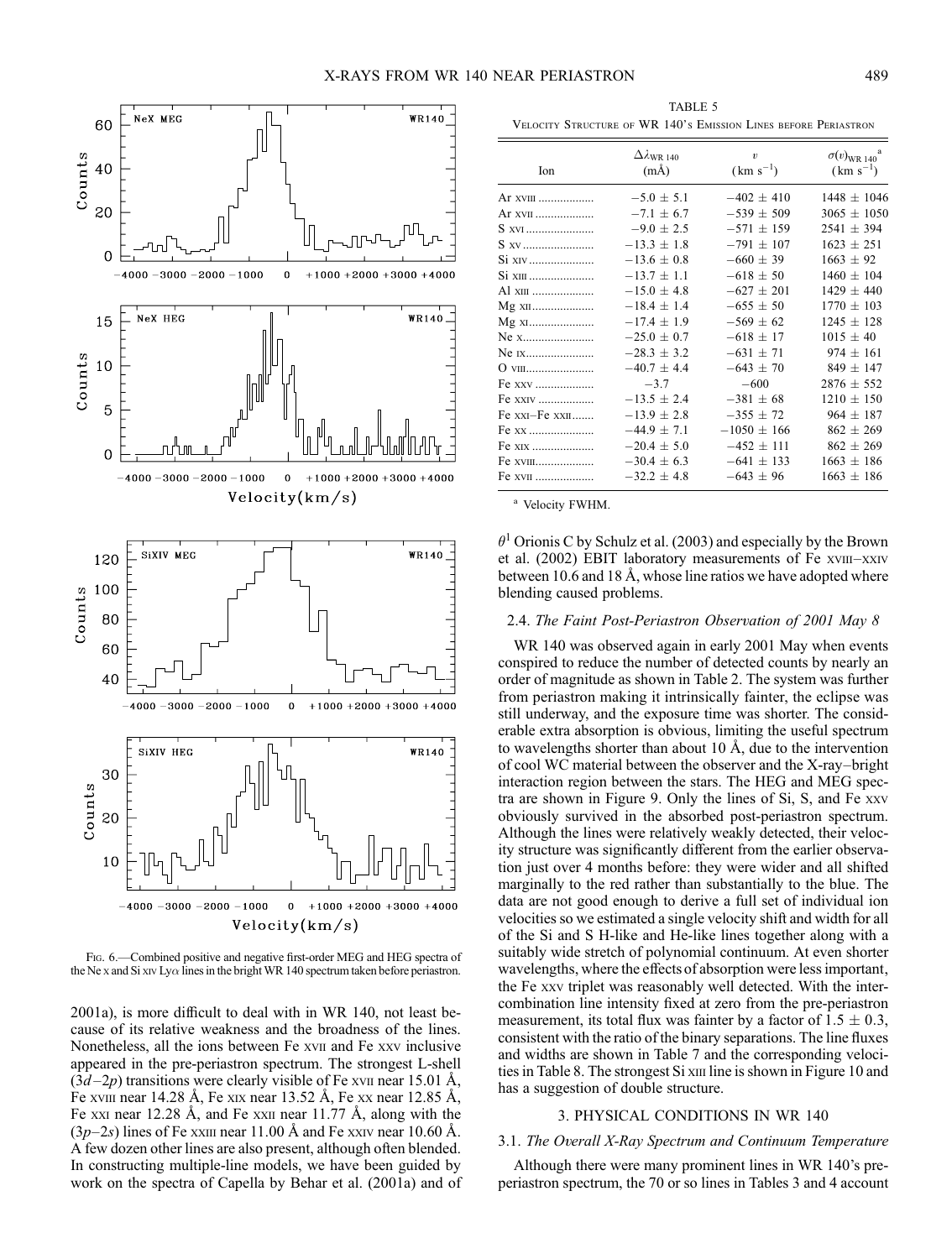

Fig. 7.—Line shifts and FWHM of the emission lines in the bright WR 140 spectrum taken before periastron plotted against ionization potential. The H-like lines of O, Ne, Mg, Al, Si, S, and Ar are plotted by stars and the He-like lines by squares. Problems of weakness, blending, and confusion make the lines of the various stages of Fe less reliable, and they are indicated by circles.

for less than 20% of the overall flux because of the hot, strong continuum. In contrast to the lines, the continuum arises, of course, essentially from the free electrons in the plasma. The relative energetics of ions and electrons is one of the important aspects to be determined of any shock-heated plasma. Although we relied above on empirical models of the local continuum to study the velocity profiles of individual lines, we were also able to model the whole spectrum with a combination of lines and a broadband continuum. In place of the piecewise empirical polynomial background we first used a bremsstrahlung continuum with the complete set of individual lines, whose parameters were allowed to vary from their locally determined values, resulting in what we expect are reliable estimates of the continuum temperature, absorbing column density, and luminosity as reported in Tables 9 and 10. The fit to the whole spectrum is good and implies an absorbing column density not far from that expected from interstellar reddening, as discussed below, and a continuum or electron temperature of nearly 5 keV. This temperature may be compared with the theoretical value,  $T_s = 1.96 \bar{m} v_8^2$  keV, expected after thermalization in the strong-shock ideal-gas limit for material of mean particle mass,  $\bar{m}$ , in units of the proton mass, flowing into a stationary shock at a typical wind terminal velocity  $v_{\infty} = 1000v_8$  km s<sup>-1</sup>. For the WC wind in WR 140,  $T_s \sim 25$  keV, considerably higher than observed.

It is unlikely that the intrinsic emission from the wind of either star made any significant contribution to the observations. The preperiastron luminosity was about an order of magnitude higher than the most luminous O star, itself a binary, in the ROSAT All-Sky Survey (Berghöfer et al. 1996) and about 2 orders of magnitude

brighter than more typical single-star luminosities, and single WC stars are notably faint X-ray sources (Oskinova et al. 2003). Coupled with the unusually high temperature and the systematic participation of all the detected lines in the coherent velocity flows implied by Figure 7, both stars can confidently be excluded from further discussion.

#### 3.2. Chemical Composition

Ignoring for a moment the inhomogeneity of the plasma demonstrated by the variety of observed line widths, we tried to assess how well the overall properties of the ensemble of lines and continuum could be reproduced by the optically thin plasma models offered by XSPEC and CIAO. Although there are two winds colliding in WR 140, Pittard & Stevens (2002 and references therein) have argued that the emission is dominated by the much more powerful wind of the WC star, and we continued on this basis. The grating spectrum then offers the chance to use variable-abundance plasma models to measure the chemical composition of the X-ray–bright Wolf-Rayet material. The abundances in the plasma models are given with respect to hydrogen, which is absent in WC stars. We treated this by fixing a very high helium abundance that then served as the reference for other elements. The observed spectrum constrains directly elements between O and Fe with lines, detected or not, that fall in the wavelength range covered by the observations. The continuum, on the other hand, arises from free electrons stripped largely from the otherwise unobservable but more abundant lighter elements He and C. In general terms, within the confines of the physics that underlies the plasma models, in the presence of a strong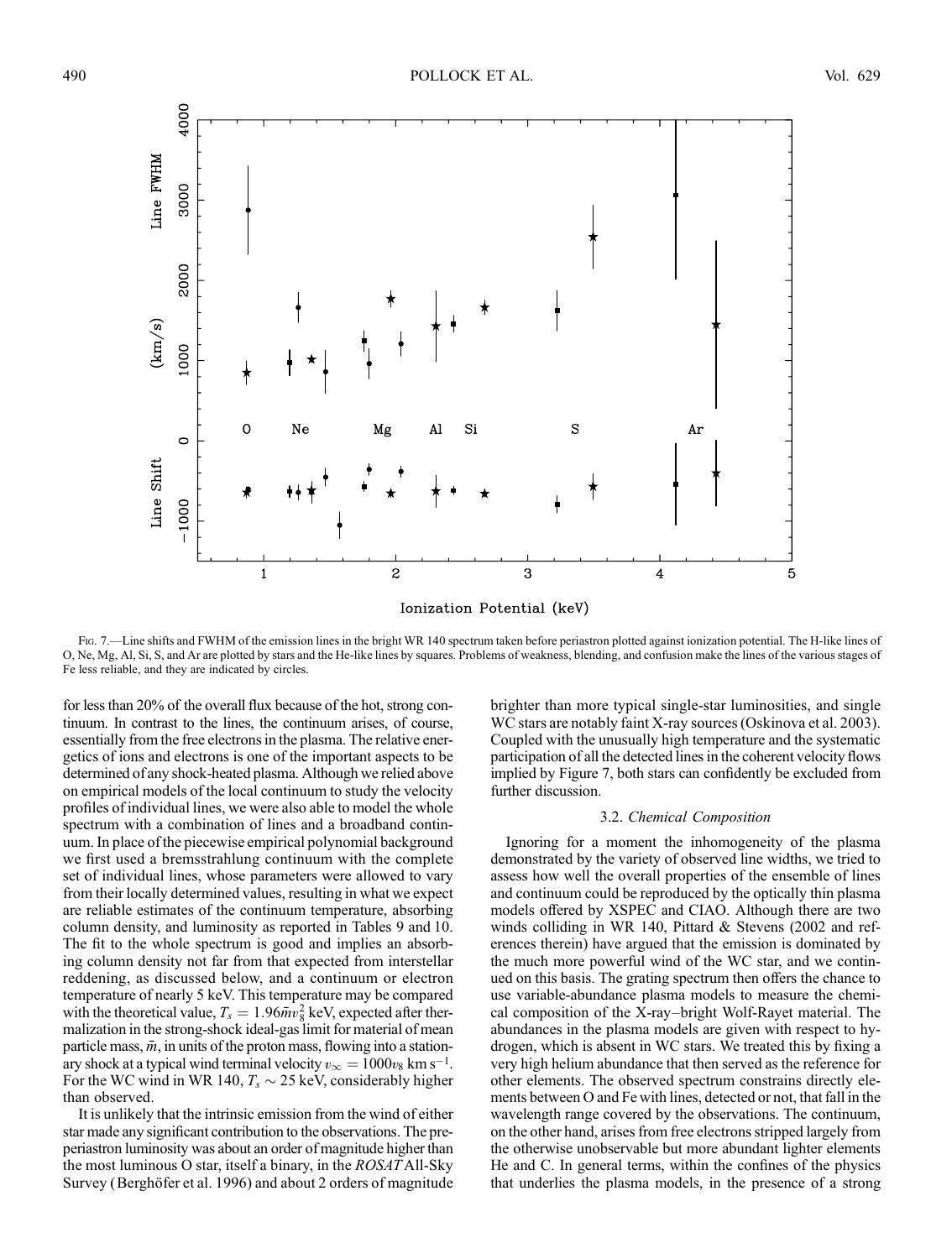

FIG. 8.—He-like triplets of S xv, Si xiii, Mg xi, and Ne ix at full resolution in the bright spectrum taken of WR 140 before periastron showing the general weakness of the intercombination lines. Most of the emission between Ne  $Ix$  r and f is due to the strongest lines of Fe xix, namely,  $\lambda$ 13.518 and its nearby companions.

| TABLE 6                                                    |  |  |  |  |
|------------------------------------------------------------|--|--|--|--|
| He-LIKE TRIPLET MEASUREMENTS OF WR 140 ON 2000 DECEMBER 29 |  |  |  |  |

| Line | $G = (i + f)/r$ $R = f/i$                                                                                                      |                                                                                | R <sub>0</sub>           |
|------|--------------------------------------------------------------------------------------------------------------------------------|--------------------------------------------------------------------------------|--------------------------|
|      | $\begin{array}{l} 1.00^{+0.30}_{-0.24} \\ 0.74^{+0.10}_{-0.08} \\ 0.55^{+0.10}_{-0.11} \\ 0.55^{+0.11}_{-0.12} \\ \end{array}$ | $\substack{3.0^{+4.3}_{-1.2} \\ 2.3^{+0.8}_{-0.5} \\ 5.0^{+15}_{-2.3}}$<br>>40 | 2.1<br>2.8<br>3.1<br>3.4 |

NOTE.— $R0$  is the upper limit determined by atomic physics of the relative intensity of the forbidden and intercombination lines at low densities in the absence of UV radiation.

continuum an elemental abundance is determined almost directly from a line's equivalent width. Observationally, it is not possible to distinguish between He and C so we used two values of the ratio C/He  $= 0.1$  and C/He  $= 0.4$  that cover the range of values in both the observational work of Eenens & Williams (1992), who included WR 140 itself, and Dessart et al. (2000) and the more general considerations of van der Hucht et al. (1986). Tables 9 and 10 report the individual element abundances relative to He among other relevant parameters of the isothermal models considered. Results derived using XSPEC and Sherpa were identical. The likelihood C-statistic given in the tables allows direct comparison of the models and also has a property similar to  $\chi^2$  in that its reduced value is close to unity when the fit is good. The lines+continuum model had about 200 free parameters, nearly all of which were the same individual lines or groups of lines that appear in Tables 3 and 4, which were all fitted simultaneously in this case.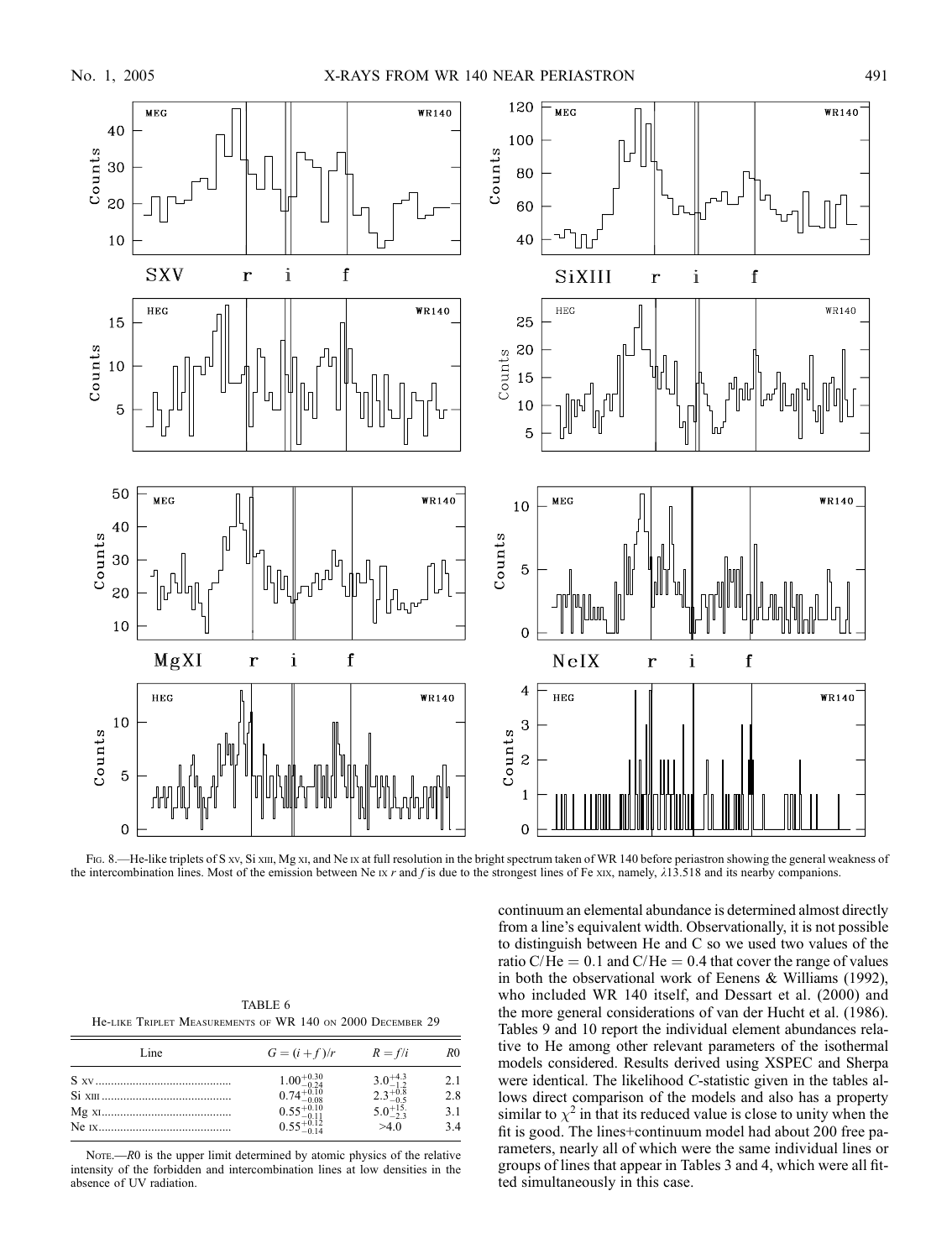

FIG. 9.—WR 140's combined first-order Chandra HEG and MEG spectra during the post-periastron observation of 2001 May 8 showing mainly the extra absorption by the intervening wind of the WC star. The dotted lines show the pre-periastron spectra of Fig. 4 scaled by the relative exposure times.

Given the simplicity of the isothermal models, they worked very well and were only really deficient in their inability to account for any of the prominent He-like lines, in particular, or the weak lines from cooler Fe ions. The broad lines, which might have been expected to cause trouble, were reasonably well but accidently reproduced by spurious broadening in the model. Highresolution data are a stringent test of all aspects of both the physics and numerical implementation of the available spectral models. Individual line models represent narrow lines well. The multiple-line plasma models were generally developed before high-resolution data for the purposes of studying the overall balance between different ions and not the individual shapes of lines. Given the new challenges that they now face, the success of these models is remarkable.

Because the models fail to account for the He-like triplets, we considered adjusting the observed abundances by a ratio  $(1 +$  $f_{\text{He}}/f_{\text{H}}$ ) calculated from the fluxes of the H-like and He-like lines but decided to await a more complete treatment of the ionization balance as sketched out below. The ratio of about 2.4 between the abundances for C/He = 0.1 and 0.4 is largely due to the  $Z^2$ dependence of the bremsstrahlung emissivity that thus scales as  $[2^2 + (C/He)6^2]$  for the mixture of He(Z = 2) and C(Z = 6) responsible for most of the continuum. It is an easy task to scale the abundances to any other value of C/He.

Abundances in WC stars are difficult to measure at longer wavelengths, but these X-ray–determined values should provide an important reference point. They compare well, for example, with the Dessart et al. (2000) IR-derived values: WR 140's value of Ne/S = 43  $\pm$  4, which is independent of the unknown relative abundances of He and C, agrees well with their value of 50 for  $\gamma$  Velorum, which they pointed out is 8 times greater than the cosmic value due to enhancement of Ne. It does indeed seem likely that Ne is enhanced in WR 140, given the notable strength of the Ne Ly $\alpha$  and Ly $\beta$  lines in comparison with the Fe lines

| WR 140's EMISSION LINES AFTER PERIASTRON |            |                        |                             |                         |                                                       |
|------------------------------------------|------------|------------------------|-----------------------------|-------------------------|-------------------------------------------------------|
| Ion                                      | Line       | $\lambda_{v=0}$<br>(A) | $\lambda$ WR 140<br>$(\AA)$ | <b>FWHM</b><br>$(m\AA)$ | Flux<br>$(10^{-5}$ cm <sup>-2</sup> s <sup>-1</sup> ) |
| Fe xxv                                   | r          | 1.8500                 | $1.8540 \pm 0.0016$         | $10.4^{+4.8}_{-5.4}$    | $9.95_{-1.61}^{+1.74}$                                |
|                                          | i          | 1.8595                 | 1.8635                      | 10.4                    | 0.00                                                  |
|                                          |            | 1.8682                 | 1.8723                      | 10.5                    | $1.80^{+1.21}_{-1.07}$                                |
| S XVI                                    | $Lv\alpha$ | 4.7274                 | 4.7299                      | 47.3                    | $2.55 \pm 0.54$                                       |
| S xv                                     | r          | 5.0387                 | 5.0413                      | 50.4                    | $3.75 \pm 0.86$                                       |
|                                          | i          | 5.0665                 | 5.0691                      | 50.7                    | $0.00 \pm 0.96$                                       |
|                                          | f          | 5.1015                 | 5.1041                      | 51.0                    | $1.83 \pm 0.77$                                       |
| Si XIV                                   | $Lv\alpha$ | 6.1804                 | $6.1836 \pm 0.0035$         | $61.8^{+7.3}_{-6.3}$    | $2.08 \pm 0.28$                                       |
| Si xIII                                  | r          | 6.6480                 | 6.6515                      | 66.5                    | $1.19 \pm 0.32$                                       |
|                                          | i          | 6.6883                 | 6.6918                      | 66.9                    | $0.54 \pm 0.33$                                       |
|                                          |            | 6.7404                 | 6.7439                      | 67.4                    | $0.81 \pm 0.27$                                       |

TABLE 7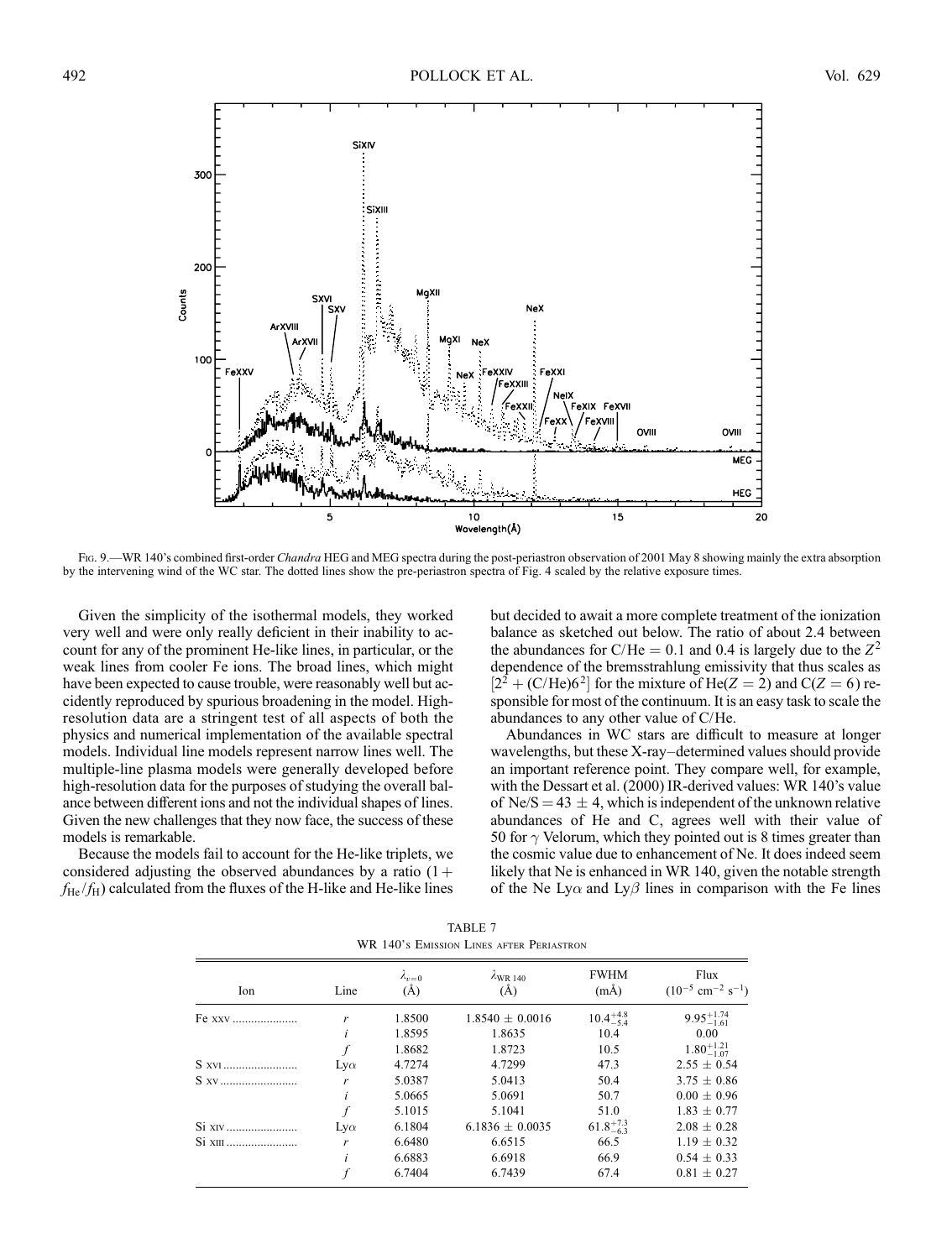| TABLE 8 |                                                                |  |  |
|---------|----------------------------------------------------------------|--|--|
|         | VELOCITY STRUCTURE OF WR 140's EMISSION LINES AFTER PERIASTRON |  |  |

| Ion    | $\Delta \lambda_{\rm WR\ 140}$<br>$(m\AA)$ | $\boldsymbol{\eta}$<br>$(km s^{-1})$ | $\sigma(v)_{\rm WR\;140}$ <sup>a</sup><br>$(km s^{-1})$ |
|--------|--------------------------------------------|--------------------------------------|---------------------------------------------------------|
| Fe xxv | $+4.0 \pm 1.6$                             | $+648 \pm 259$                       | $1676^{+778}_{-876}$                                    |
| S XVI  | $+2.4$                                     | .                                    | .                                                       |
| S xv   | $+2.6$                                     | .                                    | .                                                       |
|        | $+3.2 + 3.5$                               | $+159 \pm 167$                       | $3000^{+355}_{-305}$                                    |
|        | $+3.4$                                     | .                                    | .                                                       |

<sup>a</sup> Velocity FWHM.

nearby; in Capella and  $\theta$ <sup>1</sup> Orionis C the Fe lines predominate. Gräfener et al. (1998) and Hillier & Miller (1999) have discussed WC O abundances in the Galaxy and the LMC derived from spectral models of optical and UV data and show plainly the complications involved. For Hillier and Miller's best-fit  $C/He =$ 0.4 for the WC5 star WR 111, our O/He from Table 9 of 0.072  $\pm$ 0:001 is also consistent with their preferred although uncertain value of 0.1. This apparent success implies that these interim X-ray abundance measurements of the other elements are also worth taking seriously. We have used the best-fit WC abundances for  $C/He = 0.4$  in calculations below involving physical conditions in the Wolf-Rayet wind to define mean values of the atomic weight  $\mu = 6.89$ , ionic charge  $Z = 3.44$ , and particle mass of fully ionized ions and electrons  $\bar{m} = 1.55$  in units of the proton mass.

## 3.3. Absorption by the Wind of the O Star

The best-fit pre-periastron absorbing column densities of Table 9 depend on the spectral model. Of the three, the highest value from the best-fit, least-constrained lines+wabs\*bremss model is probably the most reliable for comparison with that expected from the star's interstellar reddening given in Table 1: the best-fit value is about 30% higher. The X-ray source was being observed through the O star wind, and the corresponding absorption must be present at some level depending on the wind parameters and the geometry of the line of sight. An estimate can be made using the stellar parameters in Table 1 and the binary system separation at the time of the observation in Table 2. Starting from the mass continuity equation for a spherically symmetric wind

$$
\dot{M}=4\pi r^2 \mu m_p n_i(r)v(r),
$$

where  $\mu$  is the mean atomic number,  $m_p$  is the proton mass, and  $n_i(r)$  is the ion density and assuming a  $\beta$  velocity law  $v(r) =$  $v_{\infty}(1 - R_{*}/r)^{\beta}$ , the expected column density of all ions  $N_i =$  $\int n_i(r) dl$  between a point distance R from the surface of the star along the line of sight may be written as

$$
N_i(R, \phi, i) \sim 4.31 \times 10^{23} \dot{M}_{-6} \mu^{-1} v_8^{-1} (R_*/R_{\odot})^{-1}
$$
  
 
$$
\times H(R/R_*, \beta) (\gamma / \sin \gamma) \text{ cm}^{-2},
$$

where  $\cos \gamma = \cos \phi \sin i$  and

$$
H(R/R_*, \beta) = \int_{R/R_*}^{\infty} x^{-2} (1 - 1/x)^{-\beta} dx,
$$

with  $\dot{M} = \dot{M}_{-6} \times 10^{-6} M_{\odot} \text{ yr}^{-1}$  and  $v_{\infty} = 1000v_8 \text{ km s}^{-1}$ . The angle  $\phi$  is the azimuthal angle between the line joining the stars



Fig. 10.—Combined positive and negative first-order MEG and HEG spectra of the Si xiv Ly $\alpha$  lines in the faint WR 140 spectrum taken after periastron.

and the line of sight, and i is the inclination. The increase in  $N_i$ for lines of sight that pass close to the O star is described approximately by the geometrical factor  $\gamma$ /sin  $\gamma$ , which increases from unity for the radial line of sight away from the star defined by  $(\gamma, i) = (0, 0)$  by more than an order of magnitude for those that pass within a few degrees of the O star. For  $R/R_* \gg 1, H \sim$  $1/(R/R_*)$ .

For the O star in WR 140  $\phi = (\nu - \omega)$  for the orbital true anomaly  $\nu$  in Table 2. Hydrodynamic models (e.g., Stevens et al. 1992) confirm that the stagnation point is fixed by momentum balance between the opposing winds and for WR 140 put it at about  $\frac{1}{5}$  of the binary separation from the O star, so that  $R \approx$ ( $D/5$ ) or about 12.4 $R<sub>O</sub>/sin i$  during the pre-periastron observation when  $\phi = 220.9$ . Inserting other appropriate system parameters from Table 1 and converting  $N_i$  to the equivalent hydrogen column density gives

$$
N_{\rm H}^{\rm O} \sim 3.0 \times 10^{21} \rm \ cm^{-2},
$$

which is about half of that expected from interstellar absorption. Both estimates are subject to uncertainties that are quite hard to quantify. While the error on the expected interstellar value quoted in Table 1 relates to the spread in the ensemble averages compiled by Vuong et al. (2003), it is clear that the column densities of individual objects show a greater than statistical spread presumably due, at least in part, to variations in the gas-to-dust ratio. Similarly, the expected O star circumstellar value depends most obviously on the mass-loss rate but is also sensitive at the level of a few tens of percent to uncertainties in the system geometry and to any differential absorption due to the extended nature of the X-ray source that we have ignored. With these caveats, the expected total of circumstellar and interstellar absorption is then

$$
N_{\rm H} \sim (8.9 \pm 1.0) \times 10^{21} \text{ cm}^{-2},
$$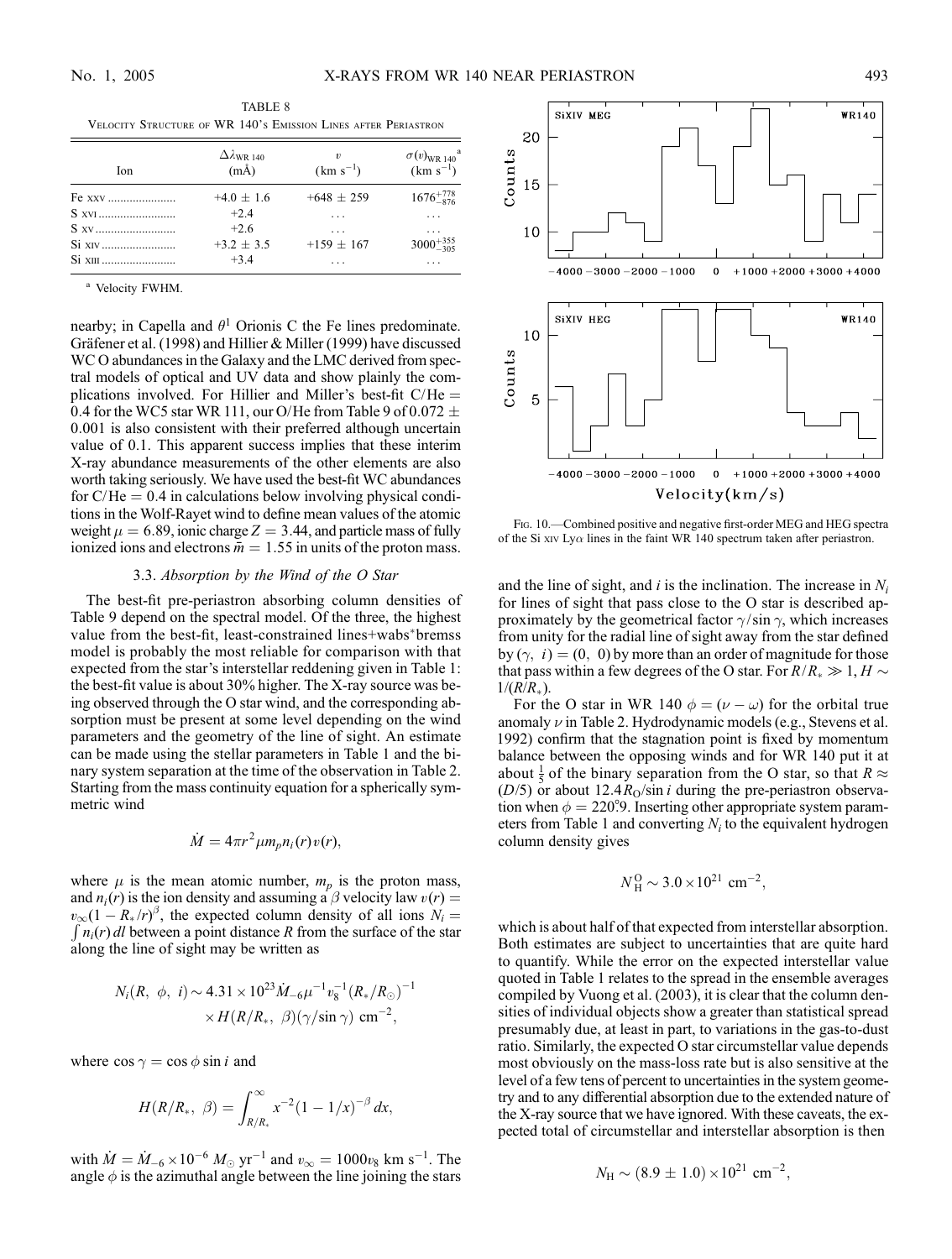| TABLE 9                                                                      |  |  |
|------------------------------------------------------------------------------|--|--|
| BROADBAND PARAMETERS OF 2000 DECEMBER 29 PRE-PERIASTRON WR 140 X-RAY SPECTRA |  |  |

|                                                                                |                   |                                  | wabs*vmekal                      |
|--------------------------------------------------------------------------------|-------------------|----------------------------------|----------------------------------|
| PARAMETER                                                                      | lines+wabs*bremss | $C/He = 0.1$                     | $C/He = 0.4$                     |
|                                                                                | $7.78 \pm 0.05$   | $6.60 \pm 0.04$                  | $6.52 \pm 0.04$                  |
|                                                                                | $4.88 \pm 0.05$   | $3.95 \pm 0.05$                  | $3.87 \pm 0.05$                  |
|                                                                                | .                 | 1 <sup>a</sup>                   | 1 <sup>a</sup>                   |
|                                                                                | $\cdots$          | 0.1 <sup>a</sup>                 | 0.4 <sup>a</sup>                 |
|                                                                                | .                 | $(3.19 \pm 0.05) \times 10^{-2}$ | $(7.18 \pm 0.12) \times 10^{-2}$ |
|                                                                                | .                 | $(0.42 \pm 0.01) \times 10^{-2}$ | $(1.03 \pm 0.03) \times 10^{-2}$ |
|                                                                                | .                 | $(2.63 \pm 0.15) \times 10^{-4}$ | $(6.54 \pm 0.38) \times 10^{-4}$ |
|                                                                                | .                 | $(0.81 \pm 0.58) \times 10^{-5}$ | $(2.04 \pm 1.44) \times 10^{-5}$ |
|                                                                                | .                 | $(2.34 \pm 0.09) \times 10^{-4}$ | $(5.85 \pm 0.23) \times 10^{-4}$ |
|                                                                                |                   | $(0.96 \pm 0.08) \times 10^{-4}$ | $(2.41 \pm 0.19) \times 10^{-4}$ |
|                                                                                |                   | $(2.15 \pm 0.37) \times 10^{-5}$ | $(5.37 \pm 0.92) \times 10^{-5}$ |
|                                                                                |                   | $(0.68 \pm 0.45) \times 10^{-4}$ | $(1.69 \pm 0.11) \times 10^{-4}$ |
|                                                                                | .                 | $-0.0016$                        | $-0.0016$                        |
|                                                                                | 17831.9           | 20042.9                          | 20021.6                          |
|                                                                                | 19204             | 19204                            | 19204                            |
|                                                                                | 1.25              | 1.21                             | 1.21                             |
| $L_{\rm X}$ , $N_{\rm H} = 0^{\rm c}$ (10 <sup>34</sup> ergs s <sup>-1</sup> ) | 2.04              | 1.49                             | 1.48                             |

<sup>a</sup> Fixed value. Quoted errors elsewhere are 1  $\sigma$ .<br><sup>b</sup> (0.5–10 keV) at 1.1 kpc. The luminosity measurement errors are negligible. c Corrected for interstellar and circumstellar absorption.

which is reasonably consistent with the best-fit values reported in Table 9. Measurements made in the past with lower resolution instruments observing through the O star wind between apastron and periastron (Pollock et al. 2002) have shown little evidence of the low-energy spectral variations that might have been expected for different lines of sight through a significantly absorbing O star wind. In the light of the *Chandra* results, we intend to reassess the currently available data in the forthcoming *RXTE* paper, although the matter will probably only be settled with new high-resolution measurements.

#### 3.4. Absorption by the Wind of the WC Star

When the unshocked Wolf-Rayet wind intervenes in the line of sight, absorption is strong. We had anticipated the chance of being able to use the absorption spectrum to make an independent assessment of the elemental abundances of WC-type material by comparing models of different abundance schemes. However, the interstellar absorption has already removed any possibility of observing an O edge near  $23.3 \text{ Å}$ , and with the extra suffered through the Wolf-Rayet wind, the edges of Ne near

TABLE 10 Broadband Parameters of 2001 May 8 Post-Periastron WR 140 X-RAY SPECTRA

| Parameter | wabs*vmekal<br>$C/He = 0.4$ |
|-----------|-----------------------------|
|           | $2.83 + 0.08$               |
|           | 6.52 <sup>a</sup>           |
|           | 0 <sup>a</sup>              |
|           | 9732.9                      |
|           | 10796                       |
|           | 0.51                        |
|           | 1.03                        |
|           |                             |

Fixed value. Quoted errors elsewhere are 1  $\sigma$ .<br>(0.5–10 keV) at 1.1 kpc. The luminosity measurement errors are negligible. Corrected for interstellar and circumstellar absorption.

14.3 Å, in particular, and Mg near 9.5 Å were also obliterated, leaving it impossible to distinguish between the elements responsible for the bulk of circumstellar absorption. The edges of Si near  $6.7 \text{ Å}$  and S near  $5.0 \text{ Å}$  lie in regions complicated by both colliding-wind emission lines and instrumental features. In these circumstances, we made the composition of an extra component of cold circumstellar X-ray absorbing material the same as the hot emitting material with  $C/He = 0.4$  in Table 9 keeping all the other emission parameters the same except  $z = 0$  and a free normalization. The best-fit He column density is

$$
N_{\text{He}}^{\text{WC}} = (2.83 \pm 0.08) \times 10^{20} \text{ cm}^{-2}.
$$

This is roughly equivalent to about  $3.05 \times 10^{22}$  cm<sup>-2</sup> of solar composition material or  $2.01 \times 10^{20}$  cm<sup>-2</sup> of pure carbon. The measurement does give a direct estimate of the WC mass-loss rate. Using the appropriate geometry and system parameters including the mass-loss rate and converting  $N_i$  to the equivalent helium column density gives an expected value of

$$
N_{\text{He}}^{\text{WC}} \sim 10.7 \times 10^{20} \text{ cm}^{-2},
$$

which is roughly a factor of 4 greater than observed. Although this could be most obviously interpreted as showing by how much the mass-loss rate could be reduced, we prefer to offer it as a high-resolution reference point to a discussion deferred to our forthcoming *RXTE* paper that covers the entire superior conjunction of the Wolf-Rayet star shown in Figure 1 whose minimum, incidentally, coincides with the superior conjunction of the WC star in the Marchenko et al. (2003) orbit.

#### 3.5. The Ionization State of the Shocked Gas

The simultaneous presence of H-like and He-like lines is a property of recently observed X-ray spectra of other hot-star systems thought to contain colliding winds. While Skinner et al. (2001) appealed generally to a multitemperature plasma in  $\gamma$  Velorum, Corcoran et al. (2001) suggested that the two sets of lines in  $\eta$  Carinae's spectrum are identified with the fast and slow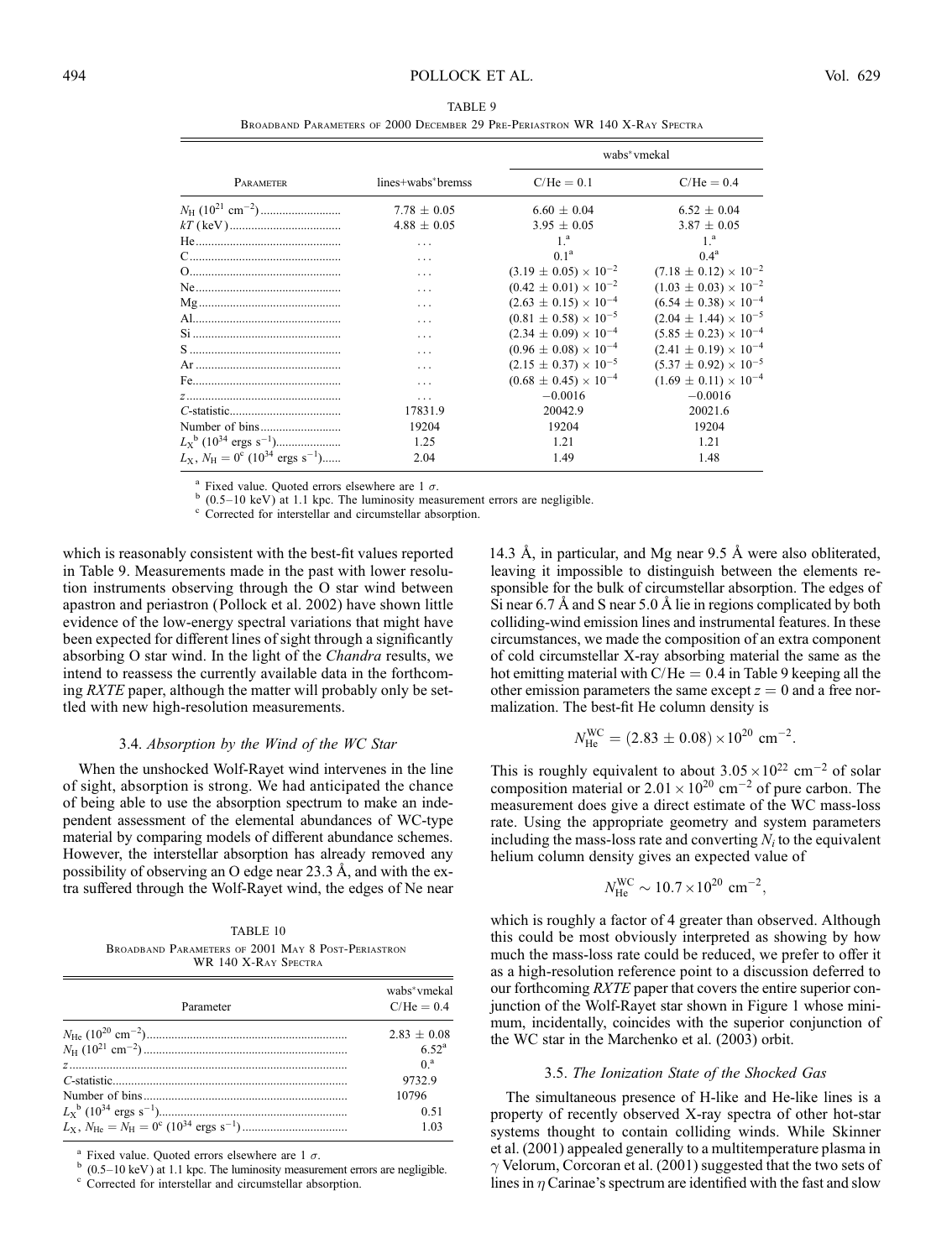winds of companion stars. As WR 140's WC7 and O4–5 stars both have winds with terminal velocities near 3000 km  $s^{-1}$ , the latter idea does not obviously apply. The similarity of the velocity structure of WR 140's H-like and He-like lines suggests a common, although not completely common, origin. The trend in Table 5 and Figure 7 is for low-ionization lines to have consistently lower velocity widths than the higher ionization lines, both between H-like and He-like ions and between heavier and lighter elements. Any macroscopic shock model, essentially by definition, is bound to feature low-velocity material near the stagnation point, where the velocity of an infinitesimally small amount of gas is zero, to values approaching the undisturbed wind velocities far away as gas flows out of the system. We can think of no reason to question this principle whatever the physics involved. Figure 7 is then direct evidence for evolution of the ionization of the outflowing gas. The relatively narrow widths of H-like O viii and Ne x show that they are more confined near the stagnation point than the production of Si xiv, for example, which takes place in a larger volume extending to higher velocities.

Similarly, the lower velocity widths of He-like triplets in comparison with their H-like counterparts shows that their production is more centrally confined and that they are probably being produced by a plasma out of equilibrium and ionizing rather than cooling in more or less the collisional equilibrium that underlies the plasma codes usually used to predict line ratios and other spectral diagnostics. If the  $R = f/i$  ratios are higher than the low-density limit R0, and this is certainly the case in  $\eta$  Carinae, then the strength of the forbidden lines could have been boosted by innershell ionization of Li-like ions as discussed theoretically by Mewe & Schrijver (1978) and observed in the laboratory by Decaux et al. (1997), for example, and in the X-ray spectrum of the SNR N132D by Behar et al. (2001b). In WR 140's case, these Li-like ions would appear soon after the shock transition as a temporary stage during the establishment of thermal and ionization equilibrium in the outflowing gas. Within the framework of stagnation point flow, the lower velocity widths of the He-like triplets exclude their production farther out. Calculations of the expected level of inner-shell ionization would need to specify the ionizing source, which could conceivably be either thermal or nonthermal.

### 3.6. Flow Geometry of the Colliding Winds

The hydrodynamic models of Stevens et al. (1992), in particular their Figure 18, give the basis for understanding the observations of WR 140 before and after the 2001 periastron passage. Henley et al. (2003) have recently calculated the line profiles to be expected from such typical models of colliding winds, incorporating normal assumptions concerning the energy budget at the shock transition and the equilibrium state of the postshock gas that there has been no reason to question until now. They predict a variety of line shapes depending on the viewing geometry and binary parameters, including the types of singlepeaked and double-peaked profiles observed in WR 140 before and after periastron in Figures 6 and 10, respectively. The onset of the eclipse in Figure 1 only about 10 days after the first Chandra spectrum was taken shows that in late December of 2000 the line of sight was directly along the interaction region, also known as the shock cone. Hot gas moving out along the cone accounts for the range of mainly blueshifted material seen in that spectrum. This should include the highest velocity X-ray gas ever observed from WR 140. A few months later in 2001 May, superior conjunction of the Wolf-Rayet star had already passed, hidden from X-ray view by extreme absorption, and the cone had swung round.

The question is not so much why are the lines so broad, but rather why are some so narrow? Line broadening should arise principally from the postshock Doppler velocity dispersion, with contributions from both acceleration away from the stagnation point and the changing line of sight to different parts of the axisymmetric azimuthal flow. The width of the narrowest line O viii is probably mostly due to its azimuthal distribution, although its thermal width is not negligible. The Maxwellian dispersion  $v_{\text{thermal}} =$  $(8kT/\pi m_i)^{1/2}$  implies FWHM thermal  $\sim 820(T_{\rm keV}/A_i)^{1/2}$  km s<sup>-1</sup> for an ion of atomic weight  $A_i$  in a plasma of temperature  $T_{\text{keV}}$ . For O at 5 keV, this is about  $450 \text{ km s}^{-1}$ .

Following reasoning similar to Lührs (1997) and considering an ideal narrow ring of O viii emission from material moving at velocity  $v_0$  at an angle  $\theta_C$  to the axis and azimuth  $\alpha$ , its velocity component toward an observer at inclination *i* and angle  $\phi$  is

$$
v(\alpha) = -v_0 \left[ \cos \theta_C \cos \gamma + \sin \theta_C \sin \gamma \cos(\alpha - \alpha_0) \right],
$$

where  $\cos \gamma = \cos \phi \sin i$  and  $\sin \phi \tan i$  tan  $\alpha_0 = 1$ . In axisymmetric flow  $0 \le \alpha \le 2\pi$  at fixed velocity, the mean observed velocity  $\bar{v} = -v_0 \cos \theta_C \cos \gamma$  is determined by the observer's orientation and naturally changes with binary phase. About  $\pi/2$ out of phase, so does the observed velocity width  $v_{\text{max}} - v_{\text{min}} =$  $2\sigma(v) = 2v_0 \sin \theta_c \sin \gamma$  due to the azimuthal distribution of material. The geometry is sketched in Figure 11.

In the first *Chandra* observation, using the true anomaly of Table 2 to give cos  $\gamma_1 = \cos(\nu_1 - \omega - \pi) \sin i$ , then tan  $\theta_C \tan \gamma_1 =$  $\sigma(v_1)/\bar{v}_1$ . With  $\bar{v}_1 = -600$  km s<sup>-1</sup> and O viii's  $\sigma(v_1) = 850$  km s<sup>-1</sup> this implies  $\theta_C \sim 54^\circ$  and  $v_0 \sim 1460$  km s<sup>-1</sup>. A few days earlier, Varricatt et al. (2004) observed that the normally flattopped emission component of the He  $\scriptstyle\rm I$  1.083  $\mu$ m line had developed a large extra blueshifted component at greater than X-ray velocities between about  $-50$  and at least  $-2200$  km s<sup>-1</sup> that they interpreted as arising from cool material farther out along the shock cone where the flow approached asymptotic conditions.

For the second Chandra observation, the only lines visible and resolved were those of Si and S, whose wider velocity profiles reflect a contribution from the pressure-driven acceleration out of the system. Even so, if the flow pattern was the same in both observations, simple aspect scaling laws should apply. The low observed value of  $\bar{v}_2 = +159 \pm 167$  km s<sup>-1</sup> is consistent with the value  $\bar{v}_1 \cos (\nu_2 - \omega - \pi) / \cos (\nu_1 - \omega - \pi) \sim +185 \text{ km s}^{-1} \text{ ex-}$ pected from scaling the observed pre-periastron Si xiv shift of  $-660$  km s<sup>-1</sup> for the change of orientation between the two observations. Similarly, the complementary expectation that the line width should scale as  $\sigma(v) \propto \sin(\nu - \omega - \pi)$  is also roughly borne out. We intend also to consider these questions of geometry in more detail in the forthcoming paper based on the RXTE monitoring program.

# 3.7. The Nature of the Shock Transitions in WR 140

A fundamental aspect of the flow of the stellar winds in WR140 is that it involves converging charged-particle plasmas in which the collisions between particles on microscopic scales that collectively govern the macroscopic flow are due to long-distance Coulomb encounters as opposed to the familiar Earth-bound gas kinetic collisions of neutral particles. The structure of plasma shock waves to be expected in these circumstances has been discussed by Zel'dovich & Raizer (2002, chap. 7,  $\S$  12). They emphasize the importance of two mechanisms: the slow character of Coulomb energy exchange between ions and electrons, and the effectiveness of electron heat conduction, at least in the absence of a dynamically significant magnetic field. Both of these aspects have been considered separately for models of WR 140 by Zhekov & Skinner (2000) and Zhekov & Myasnikov (2003), respectively, and are clearly fundamental in determining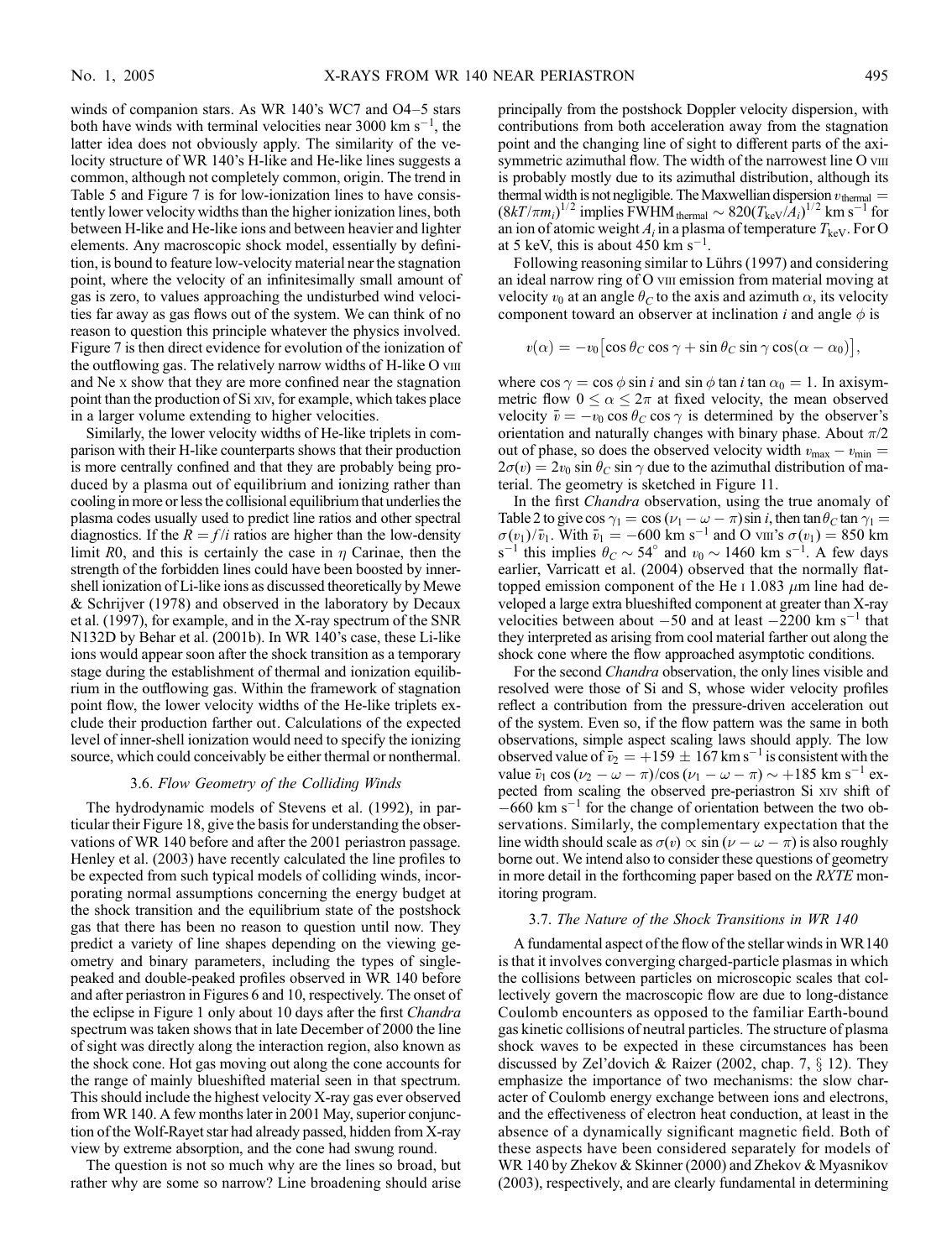

Fig. 11.—Sketch of the axisymmetric flow geometry assumed in WR 140 at the times of the two Chandra observations, in each case as a section through the plane defined by the axis joining the stars and the line of sight to the observer for an inclination of  $60^\circ$ . These planes are not perpendicular to the orbit. In order to parameterize the observed integrated velocity profiles, the form of the interaction region has been assumed to be the same at both epochs. It scales with the separation of the two stars and approximates at large distances to a cone of opening angle  $\theta_C$  that scales with the separation of the two stars.

what is observed. As well as partly determining the energy balance of the postshock gas, shocked electrons are expected significantly to heat gas in otherwise cool preshock material by the conduction of heat from the shocked flow. A further consideration concerns the establishment of the shock discontinuities themselves.

In relaxation processes in general, the particle density is one of the quantities that determines the rate at which the postshock gas approaches equilibrium. The density calculated just before the shock surface closest to the stagnation point is a useful representative value. In convenient units, for a smooth, spherically symmetric wind in the terminal velocity regime, the ion density is  $n_i(r) = 1.34 \times 10^8 (\dot{M}_{-6}/\mu v_8)(r/AU)^{-2}$  cm<sup>-3</sup>. At the stagnation point, X, in the WC star wind at  $r \sim 0.8D$ ,  $n_i(X) = 2.28 \times$  $10^6(D/a)^{-2}$  cm<sup>-3</sup> and  $n_e \sim 3.4n_i$ , where  $(D/a)$  is again the binary separation in units of the semimajor axis. During the course of the eccentric binary orbit,  $1 - e \leq (D/a) \leq 1 + e$ , the stagnation point density,  $n_i(X)$ , changes by a factor of about 250 between  $6.5 \times 10^5$  and  $1.6 \times 10^8$  cm<sup>-3</sup>.

Judging by the Draine & McKee (1993) criterion, the shocks in WR 140 are likely to be collisionless. The effective length for Coulomb collisional dissipation among ions following Spitzer (1962) is  $l_{i-i} \sim 7.0 \times 10^{18} v_8^4/n_i$  cm, a formula that applies to both protons and He nuclei. Calculated at the stagnation point

$$
l_{i-i} \sim 14 \left(D/a\right)^2 \text{ AU}
$$

so that even at the high densities of periastron  $l_{i-i}$  is still about the expected width of the shocked region while at apastron it is larger than the binary separation. Under these circumstances, it is inevitable that dissipation occurs much more rapidly by the type of collective plasma processes that regulate the collisionless shocks that occur in the various astrophysical settings discussed by Draine & McKee (1993).

The postshock electron temperature,  $T_e$ , is crucial in determining the X-ray spectrum. In a collisionless shock, electron heating is expected to be small, making  $T_e$  lower than the ion temperature,  $T_i$ , although by how much is uncertain. Subsequently, equilibration takes place through Coulomb collisions between electrons and ions in a time

$$
t_{e-i} \sim 252(\mu/Z^2)(1/\ln\Lambda)\left(T_e^{3/2}/n_i\right)
$$
 s

(Spitzer 1962), where  $\ln \Lambda$  is the Coulomb logarithm. For the postshock gas in WR 140, we can estimate an electron-ion relaxation length  $l_{e-i} = t_{e-i} v_{\infty}$  by inserting the observed preperiastron electron continuum temperature from Table 9; the stagnation point density,  $n_i(X)$ ; a value for the  $\ln \Lambda = 25$  from Spitzer (1962) appropriate for these densities and temperatures; and the observed WC abundances for C/He  $= 0.4$ . With these approximations,

$$
l_{e-i} \sim 21 (D/a)^2 \text{ AU},
$$

which shows that, in the likely event of unequal postshock ion and electron temperatures, material will have flowed considerable distances downstream before temperature equilibrium can be established. This confirms the conclusions of Zhekov & Skinner (2000), who used similar reasoning to find that simple nonequilibrium models gave a better fit to low-resolution ASCA X-ray spectra.

Zel'dovich & Raizer (2002) showed that the scale length of electron heat conduction is of the same order as  $l_{e-i}$  so that this could speed up postshock equilibration. Whatever happens downstream, the emission lines in the WR 140 spectra show no evidence that heating by electron conduction took place in preshock gas. Any lines from this material would have the bulk high terminal wind velocities near 3000 km  $s^{-1}$  of the gas flowing into the shocks. In the pre-periastron spectrum, this would have been blueshifted from the WC star and redshifted from the O star but there was no sign of any emission of this type. The high-contrast bright Ne x line of Figure 6 might have been expected to be particularly sensitive to any such ionization precursor. It is probably the presence of a magnetic field that suppresses electron heat conduction into the preshock gas. WR 140's nonthermal radio emission, discussed below, shows that a field is certainly present and it is likely to be aligned along the shock surfaces, preventing conduction across the field lines.

The estimates of the Coulomb relaxation lengths of ions with ions or electrons with ions require values for  $\ln \Lambda$ , the Coulomb logarithm, that are usually taken from Spitzer's (1962) work. Recently, however, Li (2001) has argued that  $\ln \Lambda$  should be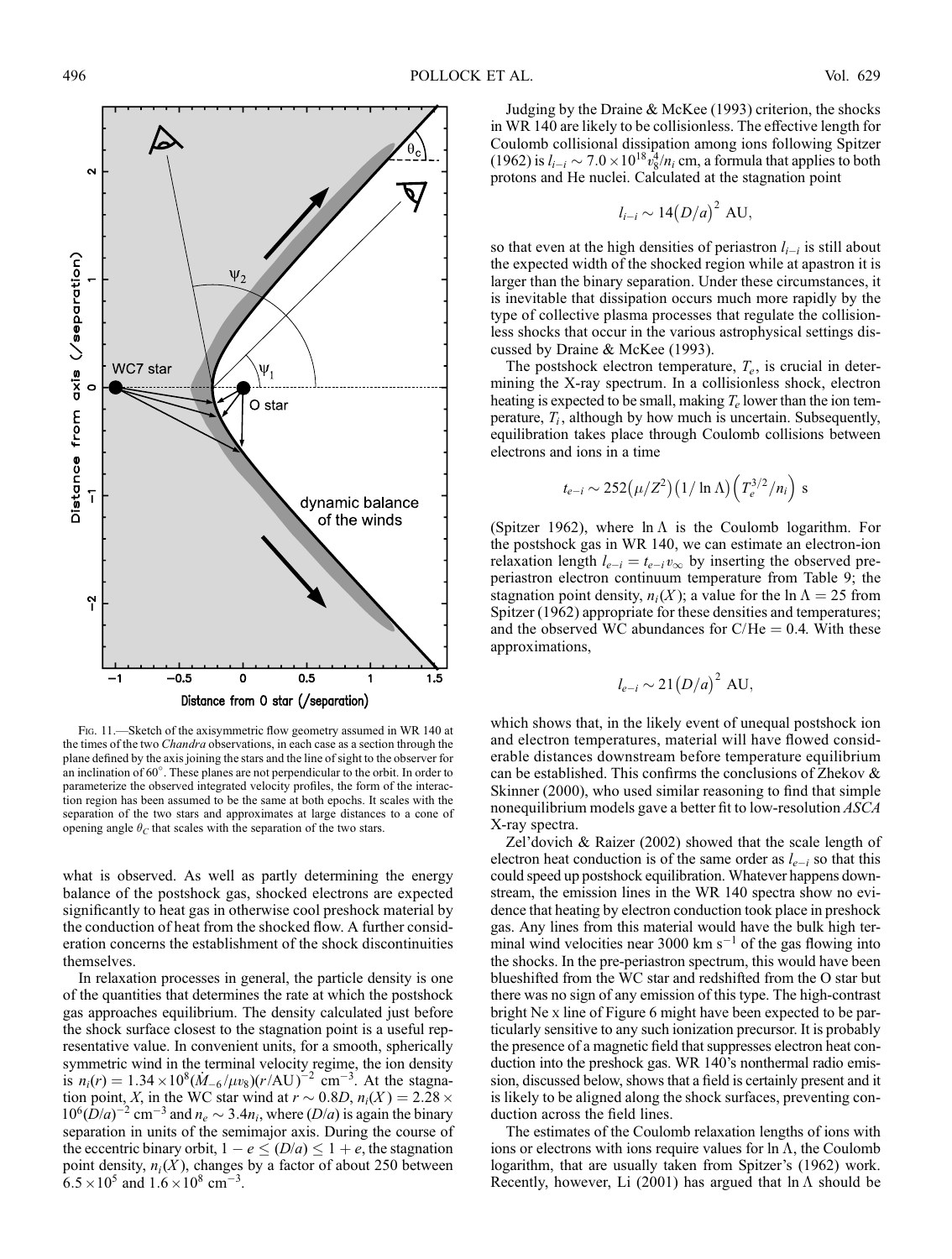

Fig. 12.—Comparison of the observed WR 140 Chandra MEG and HEG spectra with the best-fit XSPEC vpshock model subject to Gaussian smoothing. In order to emphasize both weak and strong lines, the intensity scale is the fourth root of the observed photon count.

reduced to half of its conventional value, which would increase proportionately the relaxation times.

Even as the electrons are heating up as gas flows out of the system, the ionization equilibrium remains to be established. According to Hughes & Helfand (1985) or Hughes & Singh (1994), this will have been completed by an ionization age  $\tau = n_e t_{ion} \approx$  $10^{12.5}$  cm<sup>-3</sup> s, roughly independent of electron temperature (Masai 1994), with an associated length scale  $l_{ion} = t_{ion} v_{\infty}$  of

$$
l_{ion} \sim 8(D/a)^2 \text{ AU}.
$$

Thus, the postshock gas has to flow a significantly farther distance before the hottest ions are produced, although the observed ionization evolution of the outflowing gas primarily tracks the energy exchange between ions and electrons.

#### 3.8. WR 140 in Analogy with SNRs

Nonthermal synchrotron radio emission is common in collisionless shocks observed from the Earth's magnetopause to SNRs, and so it is with WR 140 (White & Becker 1995), which is bright and has a remarkable but unexplained dependence on binary phase. The Dougherty et al. (2005) imaging VLBA measurements imply prompt energy conversion at a shock front that is simultaneously responsible for both X-rays and radio. In this case, the jump conditions governing the shock structure need also to incorporate MHD terms and relativistic particle acceleration in addition to the ideal gas conditions that have hitherto been assumed exclusively to apply. These extra components to the energy budget are routine aspects of the dissipation in collisionless shocks that are likely to have observable consequences on WR 140's X-ray spectrum, perhaps most clearly in the unexpectedly low temperatures observed as reported in Table 9. The highest velocity observed in the resolved lines of about  $2000 \text{ km s}^{-1}$  is significantly lower than the values near 3000 km s<sup>-1</sup> of the velocities of the preshock stellar winds but more consistent with the observed continuum temperature. This kinetic deficit may reflect the amount of energy dissipated by other means. The nonthermal particle population could help supply the inner-shell ionization proposed above to account for the strong forbiddenline emission among the He-like triplets.

Recent observations of young SNRs (e.g., Behar et al. 2001b) show that they share several of WR 140's characteristics including similar preshock gas velocities of a few thousand kilometers per second, simultaneous X-ray and nonthermal radio emission, a combination of apparently cool and hot lines, and much weaker intercombination than forbidden lines among the He-like triplets. SNRs generate shocked plasma out of ionization equilibrium as the blast wave sweeps through the ambient medium.

The nonequilibrium ionization models for the thermal X-ray spectra of SNRs developed by Borkowski et al. (2001) are available in XSPEC. The variable-abundance vpshock neivers 2.0 model subject to Gaussian smoothing for the line widths gives the excellent account shown in Figure 12 of the pre-periastron spectrum of WR 140 for the same data as Table 9, although we were not able to simulate an absence of hydrogen in the way we did above with the vmekal models. The relevant best-fit parameters, including the mean ionization age  $\tau_u$ , are given in Table 11. Both H-like and He-like lines are simultaneously reproduced quite well, although the forbidden lines look a bit weak, and nearly all of the Fe features are fine, except at the longest wavelengths. This success suggests that nonequilibrium processes are also at work in WR 140's stationary shocks.